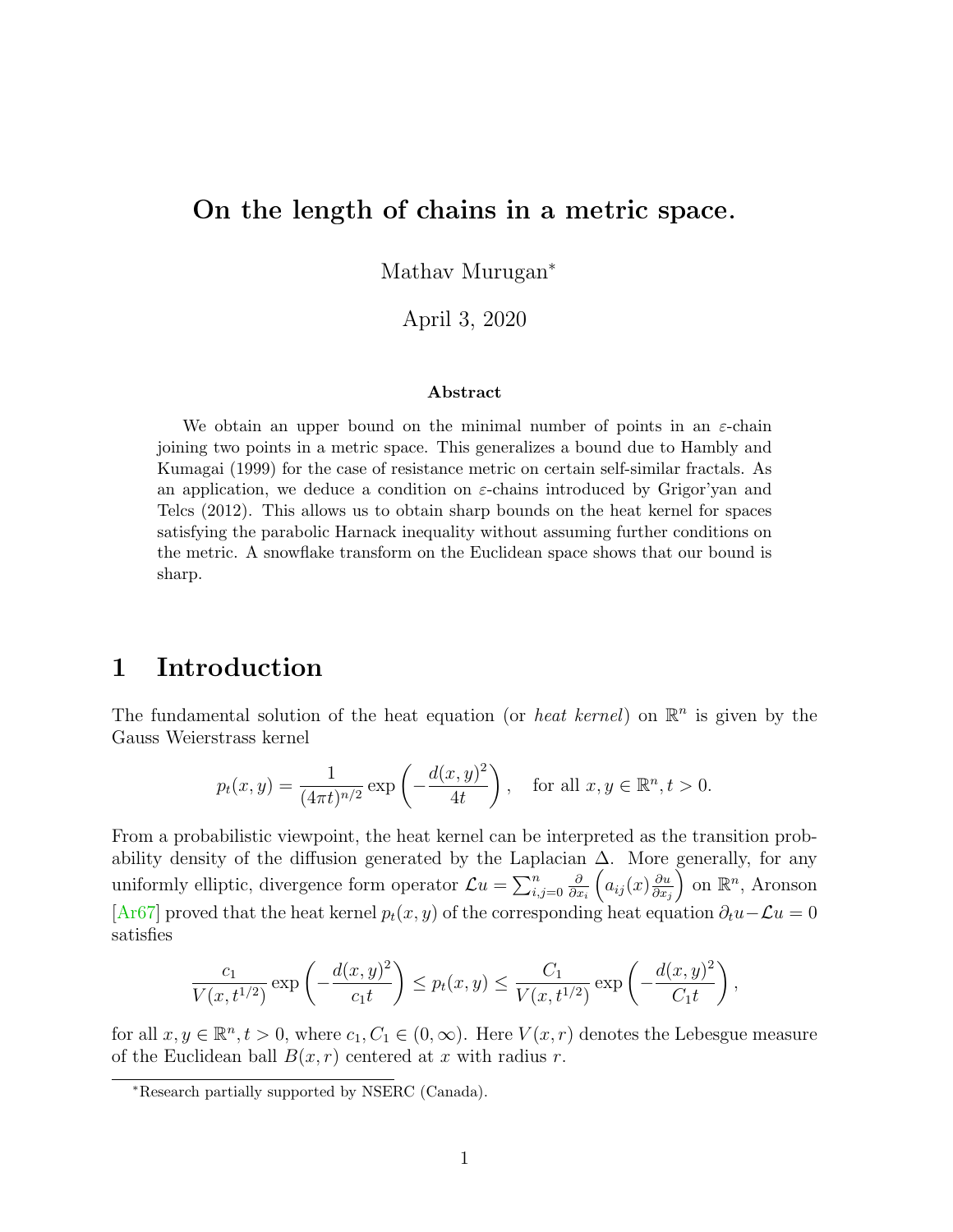To prove the above lower bound on  $p_t(x, y)$ , the first step is to obtain the lower bound under the additional restriction that  $d(x, y) \leq Ct^{1/2}$ . Such an estimate is called a *near* diagonal lower bound. In order to obtain the full lower bound from a near diagonal lower bound, one chooses a sequence of points (called a *chain*)  ${x_i}_{i=0}^n$  such that  $x_0 = x, x_n = y$ and  $n \in \mathbb{N}$  such that  $d(x_i, x_{i+1}) \leq C(t/n)^{1/2}/2$  for all  $i = 0, 1, \ldots, n-1$ . Then we use Chapman-Kolmogorov equation to obtain the estimate

$$
p_t(x,y) \geq \int_{B(x_{n-1},C(t/n)^{1/2}/2)} \cdots \int_{B(x_1,C(t/n)^{1/2}/2)} \prod_{i=0}^{n-1} p_{t/n}(y_i,y_{i+1}) dy_1 \ldots dy_{n-1},
$$

where  $y_0 = x, y_n = y$ . By optimizing over n and the sequence  $\{x_i\}_{i=0}^n$  and using the near diagonal lower bound, we obtain the full lower bound on the heat kernel  $p_t(x, y)$ . This method of obtaining full heat kernel lower bound is called the chaining argument.

The use of chaining argument to obtain heat kernel estimates is classical [\[AS67,](#page-15-1) [Ar67\]](#page-15-0). Such chaining arguments are also used to obtain heat kernel estimates on fractals; see [\[Bar98\]](#page-15-2) for a general introduction to diffusions on fractals. In this work, we address the natural converse question: Do heat kernel estimates imply the existence of short chains? Our main result provides an upper bound on the length of chains, which in some sense is the best possible. The goal of this work is to obtain sharp quantitative bounds on the connectivity of a metric space. This will be expressed as bounds on the length of chains.

#### 1.1 Framework and definitions

We recall the definition of a chain in a metric space  $(X, d)$ .

**Definition 1.1.** We say that a sequence  $\{x_i\}_{i=0}^N$  of points in X is an  $\varepsilon$ -chain between points  $x, y \in X$  if

$$
x_0 = x
$$
,  $x_N = y$ , and  $d(x_i, x_{i+1}) < \varepsilon$  for all  $i = 0, 1, ..., N - 1$ .

For any  $\varepsilon > 0$  and  $x, y \in X$ , define

$$
d_{\varepsilon}(x, y) = \inf_{\{x_i\}} \inf_{\text{is } \varepsilon \text{-chain}} \sum_{i=0}^{N-1} d(x_i, x_{i+1}),
$$

where the infimum is taken over all  $\varepsilon$ -chains  $\{x_i\}_{i=0}^N$  between  $x, y$  with arbitrary N. Note that if  $(X, d)$  is a geodesic space, then  $d_{\varepsilon}(x, y) = d(x, y)$  for all  $\varepsilon > 0, x, y \in X$ .

Throughout this paper, we consider a complete, locally compact separable metric space  $(X, d)$ , equipped with a Radon measure m with full support, i.e., a Borel measure m on X which is finite on any compact set and strictly positive on any non-empty open set. Such a triple  $(X, d, m)$  is referred to as a *metric measure space*. Then we set diam $(X, d) :=$  $\sup_{x,y\in X} d(x,y)$  and  $B(x,r) := \{y \in X \mid d(x,y) < r\}$  for  $x \in X$  and  $r > 0$ .

Let  $(\mathcal{E}, \mathcal{F})$  be a symmetric Dirichlet form on  $L^2(X, m)$ . In other words, the domain F is a dense linear subspace of  $L^2(X,m)$ , such that  $\mathcal{E}: \mathcal{F} \times \mathcal{F} \to \mathbb{R}$  is a non-negative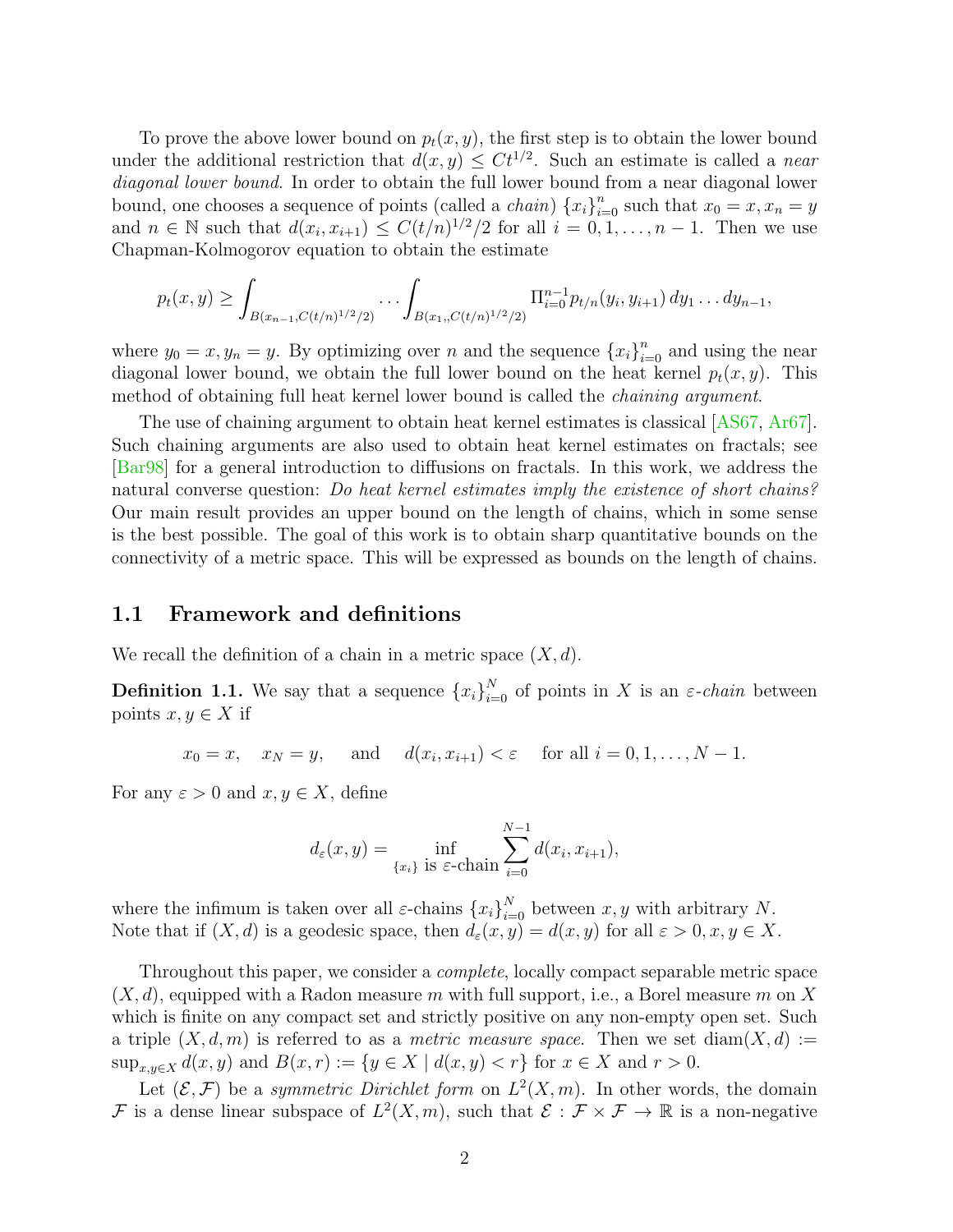definite symmetric bilinear form which is *closed*  $(F$  is a Hilbert space under the inner product  $\mathcal{E}_1(\cdot,\cdot) := \mathcal{E}(\cdot,\cdot) + \langle\cdot,\cdot\rangle_{L^2(X,m)}$  and *Markovian* (the unit contraction operates on  $\mathcal{F}$ ;  $(u \vee 0) \wedge 1 \in \mathcal{F}$  and  $\mathcal{E}((u \vee 0) \wedge 1, (u \vee 0) \wedge 1) \leq \mathcal{E}(u, u)$  for any  $u \in \mathcal{F}$ ). Recall that  $(\mathcal{E}, \mathcal{F})$  is called *regular* if  $\mathcal{F} \cap C_c(X)$  is dense both in  $(\mathcal{F}, \mathcal{E}_1)$  and in  $(\mathcal{C}_c(X), \|\cdot\|_{\text{sup}})$ . Here  $\mathcal{C}_{c}(X)$  is the space of R-valued continuous functions on X with compact support.

For a function  $u \in \mathcal{F}$ , let supp<sub>m</sub>[u] denote the support of the measure |u| dm, i.e., the smallest closed subset F of X with  $\int_{X\backslash F} |u| \, dm = 0$ ; note that supp<sub>m</sub>[u] coincides with the closure of  $X \setminus u^{-1}(\{0\})$  in X if u is continuous. Recall that  $(\mathcal{E}, \mathcal{F})$  is called strongly *local* if  $\mathcal{E}(u, v) = 0$  for any  $u, v \in \mathcal{F}$  with supp<sub>m</sub>[u], supp<sub>m</sub>[v] compact and v is constant m-almost everywhere in a neighborhood of supp<sub>m</sub>[u]. The pair  $(X, d, m, \mathcal{E}, \mathcal{F})$  of a metric measure space  $(X, d, m)$  and a strongly local, regular symmetric Dirichlet form  $(\mathcal{E}, \mathcal{F})$  on  $L^2(X, m)$  is termed a *metric measure Dirichlet space*, or an **MMD space**. We refer to [\[FOT,](#page-16-0) [CF\]](#page-16-1) for a comprehensive account of the theory of symmetric Dirichlet forms.

We recall the definition of energy measures associated to an MMD space. Note that  $fg \in \mathcal{F}$  for any  $f, g \in \mathcal{F} \cap L^{\infty}(X,m)$  by [\[FOT,](#page-16-0) Theorem 1.4.2-(ii)] and that  $\{(-n) \vee$  $(f \wedge n)$ <sub>n=1</sub>  $\subset \mathcal{F}$  and  $\lim_{n\to\infty} (-n) \vee (f \wedge n) = f$  in norm in  $(\mathcal{F}, \mathcal{E}_1)$  by [\[FOT,](#page-16-0) Theorem  $1.4.2-(iii)$ .

**Definition 1.2** (cf. [\[FOT,](#page-16-0)  $(3.2.14)$  and  $(3.2.15)$ ]). Let  $(X, d, m, \mathcal{E}, \mathcal{F})$  be an MMD space. The energy measure  $\Gamma(f, f)$  of  $f \in \mathcal{F}$  is defined, first for  $f \in \mathcal{F} \cap L^{\infty}(X, m)$  as the unique ([0,∞]-valued) Borel measure on X with the property that

$$
\int_X g \, d\Gamma(f, f) = \mathcal{E}(f, fg) - \frac{1}{2} \mathcal{E}(f^2, g) \qquad \text{for all } g \in \mathcal{F} \cap C_c(X), \tag{1.1}
$$

and then by  $\Gamma(f, f)(A) := \lim_{n \to \infty} \Gamma((-n) \vee (f \wedge n), (-n) \vee (f \wedge n))(A)$  for each Borel subset A of K for general  $f \in \mathcal{F}$ .

The notion of energy measure can be extended to the local Dirichlet space  $\mathcal{F}_{loc}$ , which is defined as

$$
\mathcal{F}_{\text{loc}} := \left\{ f \in L^2_{\text{loc}}(X, m) \mid \text{for any relatively compact open subset } V \text{ of } X, \atop \text{there exists } f^{\#} \in \mathcal{F} \text{ such that } f1_V = f^{\#}1_V \text{ } m\text{-a.e.} \right\}. \tag{1.2}
$$

For any  $f \in \mathcal{F}_{loc}$  and for any relatively compact open set  $V \subset X$ , we define

$$
\Gamma(f, f)(V) = \Gamma(f^{\#}, f^{\#})(V),
$$

where  $f^{\#}$  is as in the definition of  $\mathcal{F}_{loc}$ . Since  $(\mathcal{E}, \mathcal{F})$  is strongly local, the value of  $\Gamma(f^{\#}, f^{\#})(V)$  does not depend on the choice of  $f^{\#}$ , and is therefore well defined. Since X is locally compact, this defines a Radon measure  $\Gamma(f, f)$  on X.

**Definition 1.3** (Capacity between sets). For subsets  $A, B \subset X$ , we define

 $\mathcal{F}(A, B) := \{f \in \mathcal{F} : f \equiv 1 \text{ on a neighborhood of } A \text{ and } f \equiv 0 \text{ on a neighborhood of } B\},\$ and the capacity  $Cap(A, B)$  as

$$
\operatorname{Cap}(A, B) = \inf \{ \mathcal{E}(f, f) : f \in \mathcal{F}(A, B) \}.
$$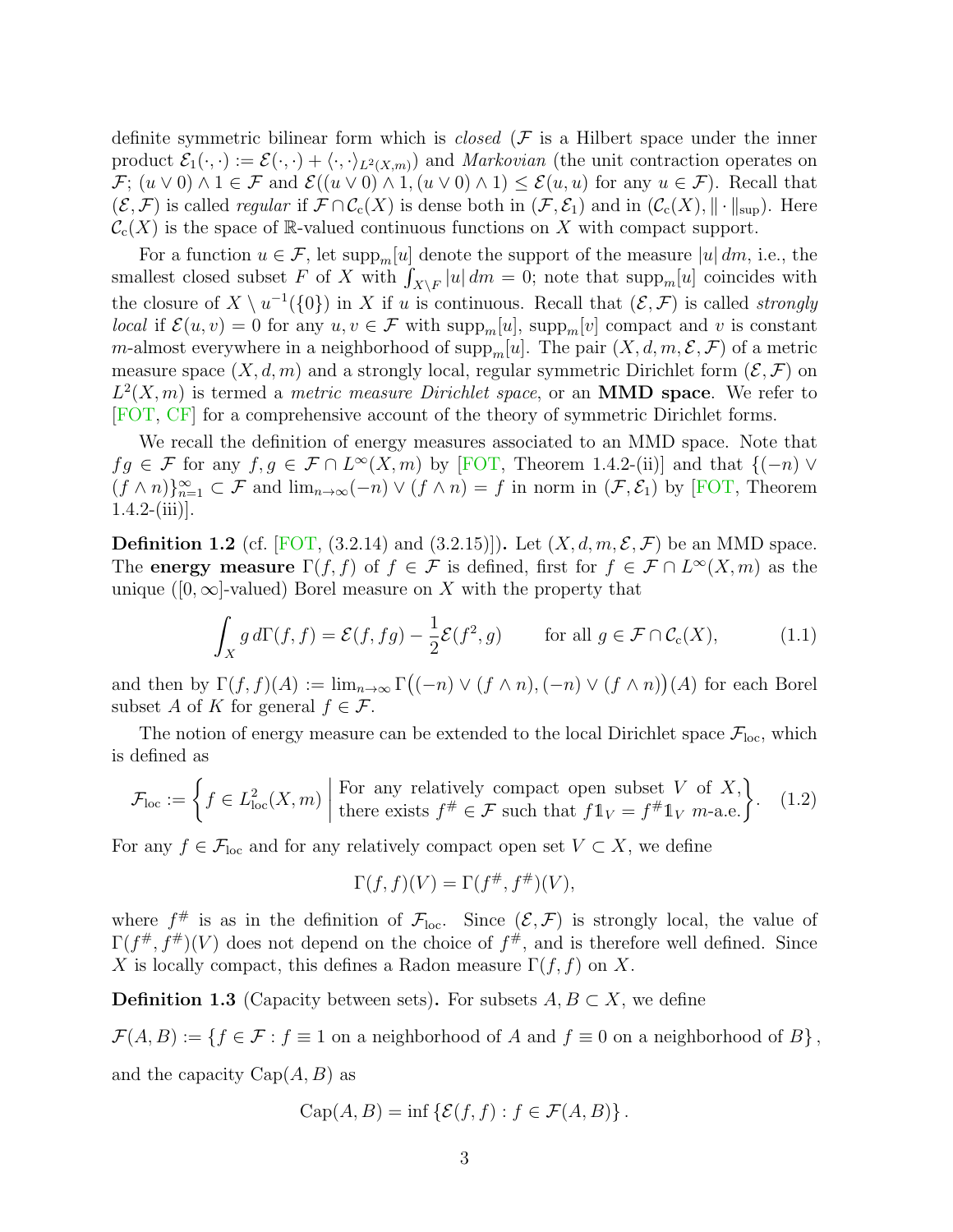The main result of this work provides upper bounds on  $d_{\varepsilon}(x, y)$  based on analytic conditions on an MMD space that we introduce now. Henceforth, we fix a continuous increasing bijection  $\Psi : (0, \infty) \to (0, \infty)$  such that for all  $0 < r \leq R$ ,

<span id="page-3-3"></span><span id="page-3-0"></span>
$$
C^{-1}\left(\frac{R}{r}\right)^{\beta_1} \le \frac{\Psi(R)}{\Psi(r)} \le C\left(\frac{R}{r}\right)^{\beta_2},\tag{1.3}
$$

for some constants  $0 < \beta_1 < \beta_2$  and  $C > 1$ . Throughout this work, the function  $\Psi$  is meant to denote the space time scaling of the process.

**Definition 1.4.** We recall the following properties that an MMD space  $(X, d, m, \mathcal{E}, \mathcal{F})$ may satisfy:

We say that  $(X, d, m)$  satisfies the volume doubling property (VD) if there exists  $C_D \geq 1$ such that

<span id="page-3-4"></span>
$$
m(B(x, 2r)) \le C_D m(B(x, r)), \quad \text{for all } x \in X, r > 0.
$$
 (VD)

We say that  $(X, d, m, \mathcal{E}, \mathcal{F})$  satisfies the *Poincaré inequality* PI( $\Psi$ ), if there exist constants  $C, A \geq 1$  such that for all  $x \in X, r \in (0, \infty)$  and  $f \in \mathcal{F}$ 

<span id="page-3-1"></span>
$$
\int_{B(x,R)} (f - \overline{f})^2 dm \le C\Psi(r) \int_{B(x,Ar)} d\Gamma(f,f),
$$
 PI(\Psi)

where  $\overline{f} = m(B(x,r))^{-1} \int_{B(x,r)} f d\mu$ . If all balls are relatively compact, then the above inequality can be extended to all  $f \in \mathcal{F}_{loc}$ .

We say that  $(X, d, m, \mathcal{E}, \mathcal{F})$  satisfies the *capacity estimate* cap( $\Psi$ )<sub><</sub> if there exist  $C_1, A_1, A_2 > 1$  such that for all  $x \in X$ ,  $0 < R < \text{diam}(X, d)/A_2$ ,

<span id="page-3-2"></span>
$$
Cap(B(x, R), B(x, A1R)c) \le C_1 \frac{m(B(x, R))}{\Psi(R)}.
$$
 cap $(\Psi)$ <sub>≤</sub>

We recall the definition of the heat kernel corresponding to an MMD space.

**Definition 1.5.** Let  $(X, d, m, \mathcal{E}, \mathcal{F})$  be an MMD space, and let  ${P_t}_{t>0}$  denote its associated Markov semigroup. A family  ${p_t}_{t>0}$  of non-negative Borel measurable functions on  $X \times X$  is called the *heat kernel* of  $(X, d, m, \mathcal{E}, \mathcal{F})$ , if  $p_t$  is the integral kernel of the operator  $P_t$  for any  $t > 0$ , that is, for any  $t > 0$  and for any  $f \in L^2(X, m)$ ,

$$
P_t f(x) = \int_X p_t(x, y) f(y) dm(y) \quad \text{for } m\text{-almost every } x \in X.
$$

We remark that not every MMD space  $(X, d, m, \mathcal{E}, \mathcal{F})$  has a heat kernel. The existence of heat kernel is an issue in general.

#### 1.2 Main results

Our main result is the following upper bound on  $d_{\varepsilon}$ .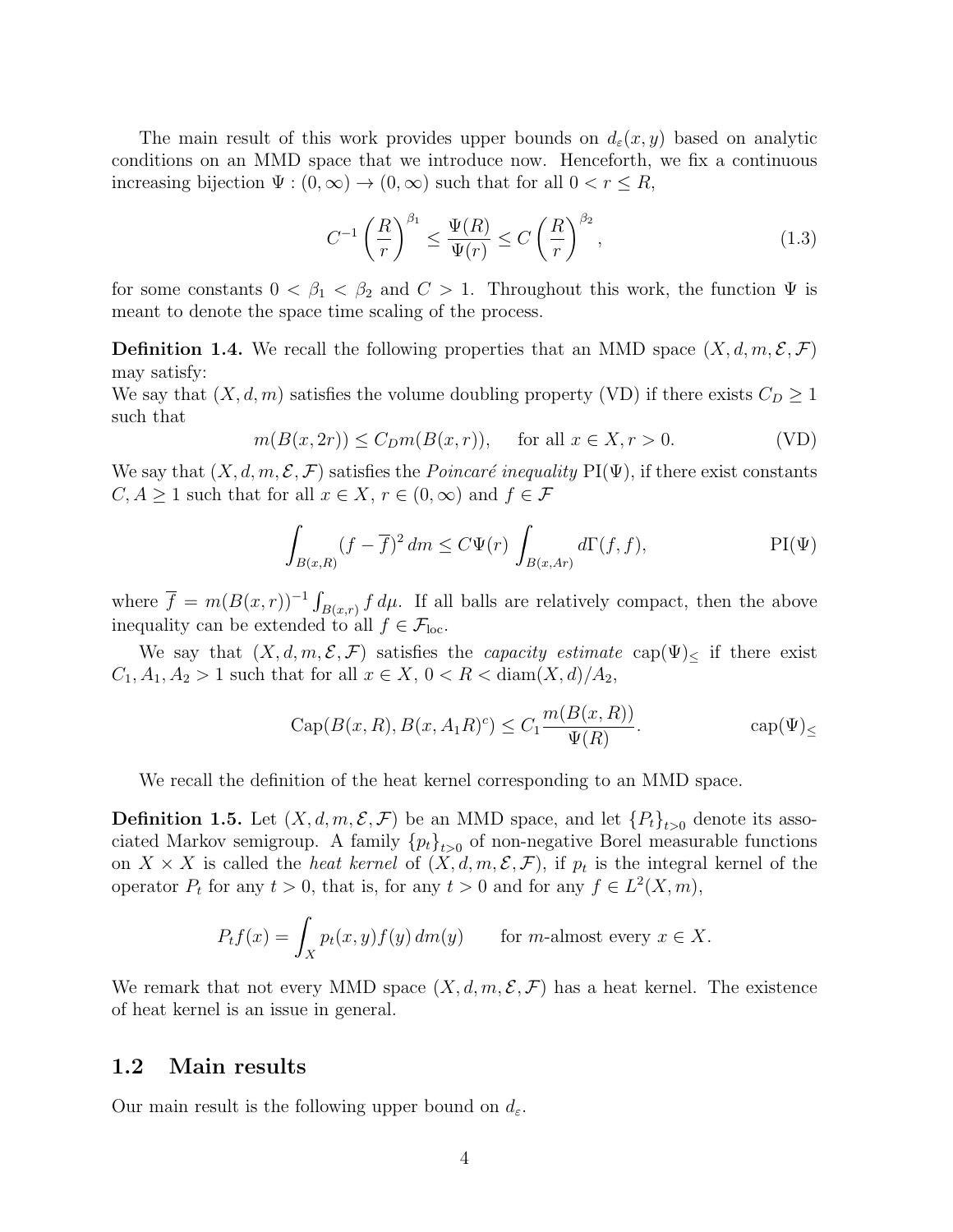<span id="page-4-0"></span>**Theorem 1.6.** Let  $(X, d, m, \mathcal{E}, \mathcal{F})$  be an MMD space that satisfies [\(VD\)](#page-3-0), PI( $\Psi$ ), and cap( $\Psi$ )<, where  $\Psi$  satisfies [\(1.3\)](#page-3-3). Then there exists  $C > 1$  such that for all  $\varepsilon > 0$  and for all  $x, y \in X$  that satisfy  $d(x, y) \geq \varepsilon$ , we have

$$
\frac{d_{\varepsilon}(x,y)^2}{\varepsilon^2} \le C \frac{\Psi(d(x,y))}{\Psi(\varepsilon)}
$$
\n(1.4)

In particular, for all  $x, y \in X$ , we have

<span id="page-4-1"></span>
$$
\lim_{\varepsilon \to 0} \Psi(\varepsilon) \frac{d_{\varepsilon}(x, y)}{\varepsilon} = 0.
$$
\n(1.5)

**Remark 1.7.** (a) If  $\Psi(r) = r^2$ , [\(1.4\)](#page-3-4) implies the chain condition  $d_{\varepsilon}(x, y) \lesssim d(x, y)$  for all  $\varepsilon > 0, x, y \in X.$ 

(b) If  $\Psi(r) = r^{\beta}$ , then [\(1.4\)](#page-3-4) and the triangle inequality  $d_{\varepsilon}(x, y) \ge d(x, y)$  imply that

$$
\frac{d(x,y)^2}{\varepsilon^2} \le \frac{d_{\varepsilon}(x,y)^2}{\varepsilon^2} \le C\frac{d(x,y)^{\beta}}{\varepsilon^{\beta}},
$$

for all  $x, y \in X, \varepsilon > 0$  with  $d(x, y) \ge \varepsilon$ . By letting  $\varepsilon \to 0$ , we give a new proof of the known fact that  $\beta \geq 2$  must necessarily hold.

(c) Let  $\Psi(r) = r^{\beta}$  with  $\beta \geq 2$ . Consider the Dirichlet form corresponding to the Brownian motion on  $\mathbb{R}^d$  with Lebesgue measure as the symmetric measure, and the snowflake metric  $d(x, y) = ||x - y||_2^{2/\beta}$  $\frac{2}{2}$ , where  $||x - y||_2$  denotes the Euclidean distance (cf. [\[MT,](#page-16-2) Defintion 1.2.8] for the terminology 'snowflake metric'). In this case, it is easy to obtain

$$
\Psi(\varepsilon) \frac{d_{\varepsilon}(x, y)^2}{\varepsilon^2} \asymp \Psi(d(x, y)) \asymp ||x - y||_2^2
$$

for all  $x, y \in \mathbb{R}^d, \varepsilon > 0$  with  $\varepsilon < d(x, y)$ . Hence, the bound [\(1.4\)](#page-3-4) is sharp for all  $\beta \geq 2$ .

(d) Theorem [1.6](#page-4-0) provides a new proof to an estimate due to Hambly and Kumagai [\[HaKu99,](#page-16-3) Lemma 3.3]. Based on the results in [\[HaKu99\]](#page-16-3), the estimate [\(1.5\)](#page-4-1) was introduced by Grigor'yan and Telcs in [\[GT12,](#page-16-4) (1.8)] to obtain sharp estimates of the heat kernel (cf. Corollary [2.9\)](#page-12-0).

By  $[GT12, Theorem 6.5]$  along with  $(1.5)$ , we have the following corollary (see Theorem [2.11](#page-13-0) for generalization to arbitrary scale functions  $\Psi$ ).

<span id="page-4-3"></span>**Corollary 1.8.** Let  $(X, d, m, \mathcal{E}, \mathcal{F})$  be an MMD space that satisfies the following sub-Gaussian estimate on its heat kernel  $p_t(\cdot, \cdot)$ : there exists  $\beta \geq 2, C, c > 0$  such that

<span id="page-4-4"></span>
$$
\frac{c}{V(x,t^{1/\beta})} \exp\left(-\left(\frac{d(x,y)^{\beta}}{ct}\right)^{1/(\beta-1)}\right) \le p_t(x,y) \le \frac{C}{V(x,t^{1/\beta})} \exp\left(-\left(\frac{d(x,y)^{\beta}}{Ct}\right)^{1/(\beta-1)}\right)
$$
\n(1.6)

for all  $x, y \in X, t > 0$ , where  $V(x, r) = m(B(x, r))$ . Then the metric d satisfies the chain condition: there exists  $K > 1$  such that

<span id="page-4-2"></span>
$$
d(x, y) \le d_{\varepsilon}(x, y) \le Kd(x, y) \quad \text{for all } \varepsilon > 0 \text{ and for all } x, y \in X. \tag{1.7}
$$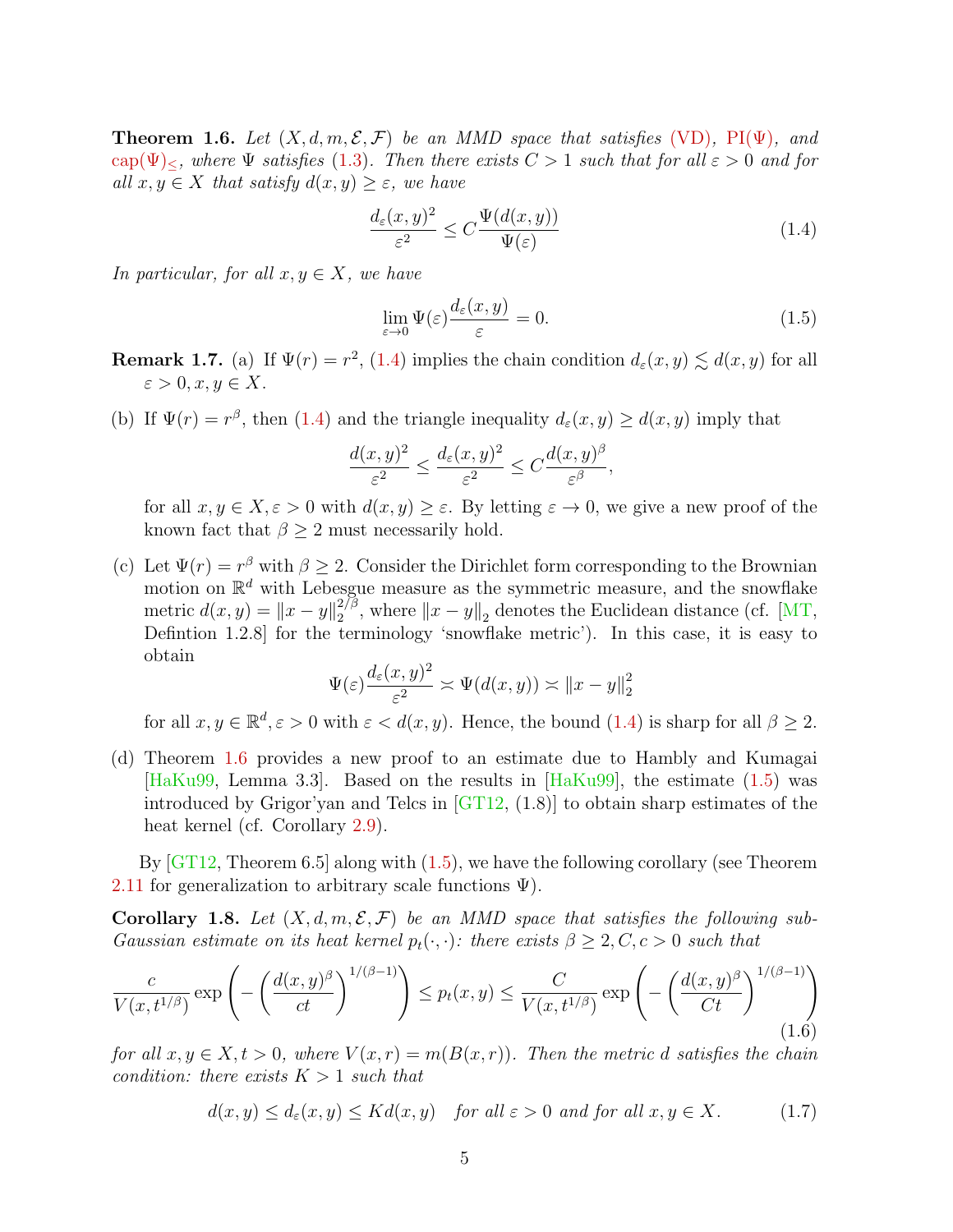- Remark 1.9. (a) The chain condition [\(1.7\)](#page-4-2) admits the following characterization. Let  $(X, d)$  be metric space such that the open balls  $B(x, r)$  are relatively compact for all  $x \in X, r > 0$ . Then  $(X, d)$  satisfies the chain condition if and only if there exists a geodesic metric  $\rho$  such that d is bi-Lipschitz equivalent to  $\rho$  [\[KM,](#page-16-5) Proposition A.1]. Recall that  $(X, \rho)$  is geodesic, if for any two points  $x, y \in X$ , there exists a function  $\gamma : [0, \rho(x, y)] \to X$  such that  $\rho(\gamma(s), \gamma(t)) = |s - t|$  for all  $s, t \in [0, \rho(x, y)]$ .
- (b) Corollary [1.8](#page-4-3) was previously known only for the case  $\beta = 2$ . By a version of Varadhan's asymptotic formula in  $[HR, Theorem 1.1]$ , we obtain that d is bi-Lipschitz equivalent to the intrinsic metric. Hence by the remark above,  $d$  satisfies the chain condition. However, the intrinsic metric vanishes identically for the case  $\beta > 2$ . This suggests the need for a completely different approach when  $\beta > 2$ .
- (c) The chain condition plays an essential role in the proof of singularity of energy measures in  $|KM|$  for spaces satisfying the sub-Gaussian heat kernel estimate.

Recall that the parameter  $\beta$  in Corollary [2.9](#page-12-0) is called the walk dimension. The following result can be viewed as a generalization of the result that the walk dimension is at least two.

<span id="page-5-0"></span>Corollary 1.10. Let  $(X, d, m, \mathcal{E}, \mathcal{F})$  be an MMD space that satisfies [\(VD\)](#page-3-0), PI( $\Psi$ ), and cap( $\Psi$ )  $\leq$ , where  $\Psi$  satisfies [\(1.3\)](#page-3-3). Then there exists  $C_1 \geq 1$  such that

$$
\frac{\Psi(r)}{\Psi(s)} \ge C_1^{-1} \left(\frac{r}{s}\right)^2, \qquad \text{for all } 0 < s \le r < \text{diam}(X, d).
$$

**Notation.** In the following, we will use the notation  $A \leq B$  for quantities A and B to indicate the existence of an implicit constant  $C \geq 1$  depending on some inessential parameters such that  $A \leq CB$ . We write  $A \approx B$ , if  $A \lesssim B$  and  $B \lesssim A$ .

# 2 Proofs

#### 2.1 Connectedness

We recall the notion of a net in a metric space.

**Definition 2.1.** Let  $(X, d)$  be a metric space and let  $\varepsilon > 0$ . A maximal  $\varepsilon$ -separated subset  $V \subset X$  is called an  $\varepsilon$ -net; in other words, V satisfies the following properties:

- (a) V is  $\varepsilon$ -separated; that is,  $d(x, y) \geq \varepsilon$  whenever  $x, y \in V$  and  $x \neq y$ .
- (b) (maximality) If  $W \supseteq V$  and W is  $\varepsilon$ -separated, then  $W = V$ .

As a first step towards [\(1.4\)](#page-3-4), we show that  $d_{\varepsilon}(x, y)$  is finite for all  $\varepsilon > 0, x, y \in X$ .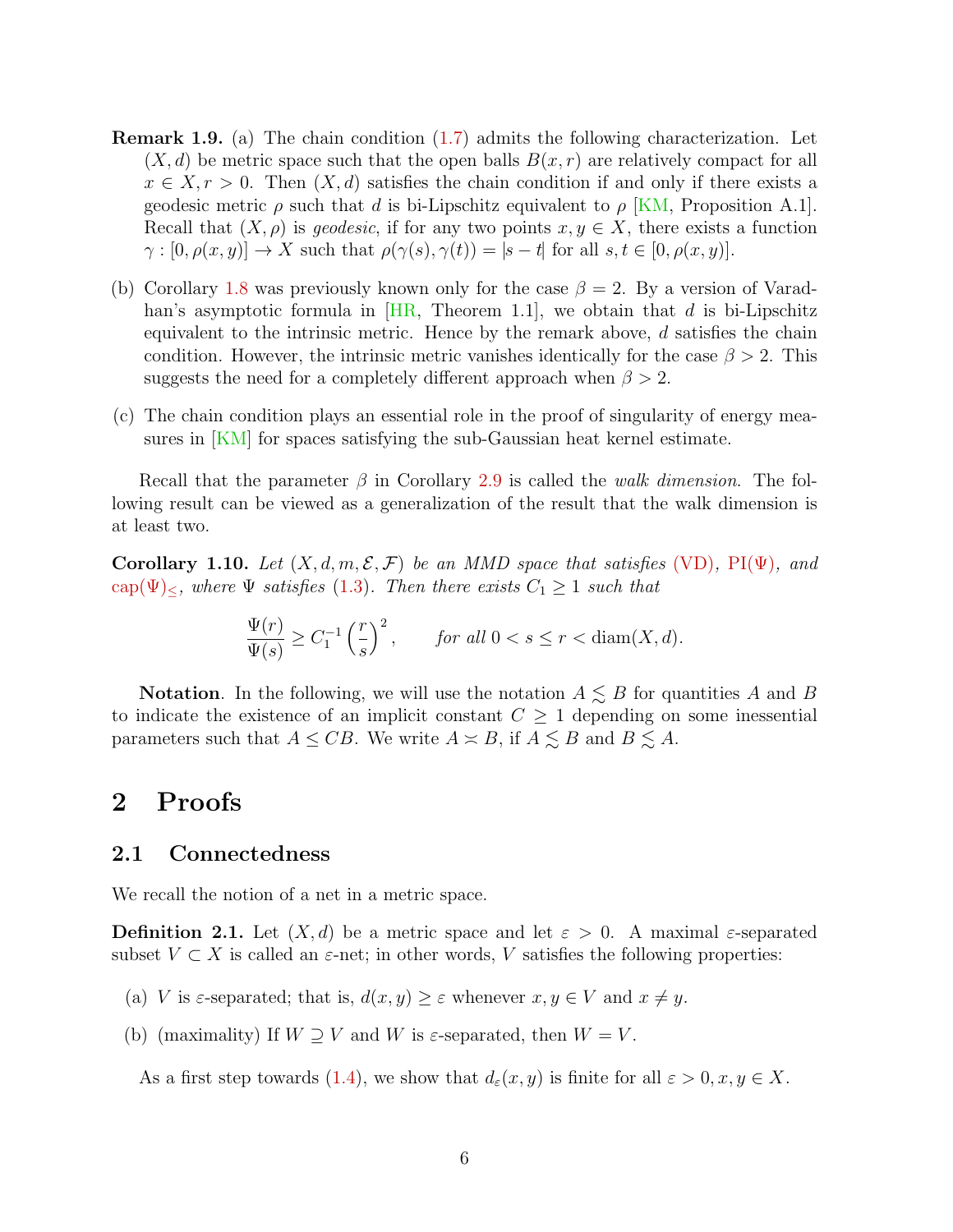<span id="page-6-1"></span>**Lemma 2.2.** Let  $(X, d, m, \mathcal{E}, \mathcal{F})$  be an MMD space that satisfies [\(VD\)](#page-3-0), PI( $\Psi$ ), where  $\Psi$ satisfies [\(1.3\)](#page-3-3). Then

$$
d_{\varepsilon}(x, y) < \infty
$$
 for all  $x, y \in X$  and for all  $\varepsilon > 0$ .

*Proof.* Let  $x \in X, \varepsilon > 0$  and  $U_x = \{y : d_{\varepsilon}(x, y) < \infty\}, V_x = X \setminus U_x$ . Clearly  $U_x$  is open, since  $z \in U_x$  implies  $B(z, \varepsilon) \subset U_x$ . Similarly,  $V_x$  is open since  $z \in V_x$  implies  $B(z, \varepsilon) \subset V_x$ . The above statements also imply that

<span id="page-6-0"></span>
$$
\inf \{ d(y, z) : y \in U_x, z \in V_x \} \ge \varepsilon. \tag{2.1}
$$

Let N denote a  $\varepsilon/2$ -net in  $(X, d)$ . Let  $\phi_z \in C_c(X) \cap \mathcal{F}$  such that  $1 \ge \phi_z \ge 0, \phi_z|_{B(z, \varepsilon/2)} \equiv 1$ , and supp $(\phi_z) \subset B(z, \varepsilon)$ . Define

$$
\phi(y) = \sup_{z \in N \cap U_x} \phi_z(y) \quad \text{ for all } y \in X.
$$

By  $(2.1)$ , and  $\bigcup_{z \in N} B(z, \varepsilon/2) = X$ , we obtain

$$
\phi \equiv 1_{U_x}.\tag{2.2}
$$

For any precompact open set U, we have  $|\{z \in N \cap U_x : B(z, \varepsilon) \cap U\}| < \infty$ . In this case, by setting  $N_U = \{z \in N \cap U_x : B(z, \varepsilon) \cap U\}$ , we have

$$
\inf_{z \in N_U} \phi_z(y) = \phi(y) \quad \text{ for all } y \in U, \quad \inf_{z \in N_U} \phi_z \in \mathcal{F} \cap C(X).
$$

Therefore  $\phi = 1_{U_x} \in \mathcal{F}_{loc} \cap C(X)$ . By [\[CF,](#page-16-1) Theorem 4.3.8], the push-forward measure of  $\Gamma(\phi, \phi)$  by  $\phi$  is absolutely continuous with respect to the 1-dimensional Lebesgue measure. Since {0, 1} has zero Lebesgue measure, we obtain

$$
\Gamma(\phi,\phi)(B) = 0 \tag{2.3}
$$

for all balls  $B = B(x, R), R > 0$ . Since  $\phi$  is continuous, by PI( $\Psi$ ),  $\phi$  is constant on all balls  $B(x, R)$ . Therefore  $\phi(y) = \phi(x) = 1$  for all  $y \in B(x, R)$ ,  $R > 0$ . Therefore  $\phi \equiv 1$ . Hence  $V_x = \emptyset$ . Since  $x \in X, \varepsilon > 0$  are arbitrary, we obtain the desired estimate.

Recall that a metric space  $(X, d)$  is said to be uniformly perfect, if there exists  $C > 1$ such that  $B(x,r) \setminus B(x,r/C) \neq \emptyset$  for all  $x \in X, r > 0$  that satisfy  $B(x,r) \neq X$ .

Corollary 2.3. Let  $(X, d, m, \mathcal{E}, \mathcal{F})$  be an MMD space that [\(VD\)](#page-3-0),  $PI(\Psi)$ , where  $\Psi$  satisfies  $(1.3)$ . Then  $(X, d)$  is a uniformly perfect metric space.

*Proof.* Let  $B(x, r)$  be a ball such that  $B(x, r) \neq X$ . Let  $y \in X \setminus B(x, r)$ . By Lemma [2.2,](#page-6-1) there exists an  $\varepsilon$ -chain  $\{x_i\}_{i=0}^N$ ,  $x_0 = x, x_N = y$  between x and y for  $\varepsilon = r/4$ . Since  $d(x, x_0) = 0, d(x, x_N) \ge r$  and  $|d(x, x_i) - d(x, x_{i+1})| \le d(x_i, x_{i+1}) \le r/4$  for all  $i = 0, \ldots, N - 1$ , we have  $d(x, x_i) \in [r/2, r)$  for some  $1 \leq j \leq N - 1$ . Hence

<span id="page-6-2"></span>
$$
B(x,r) \setminus B(x,r/2) \neq \emptyset. \tag{2.4}
$$

 $\Box$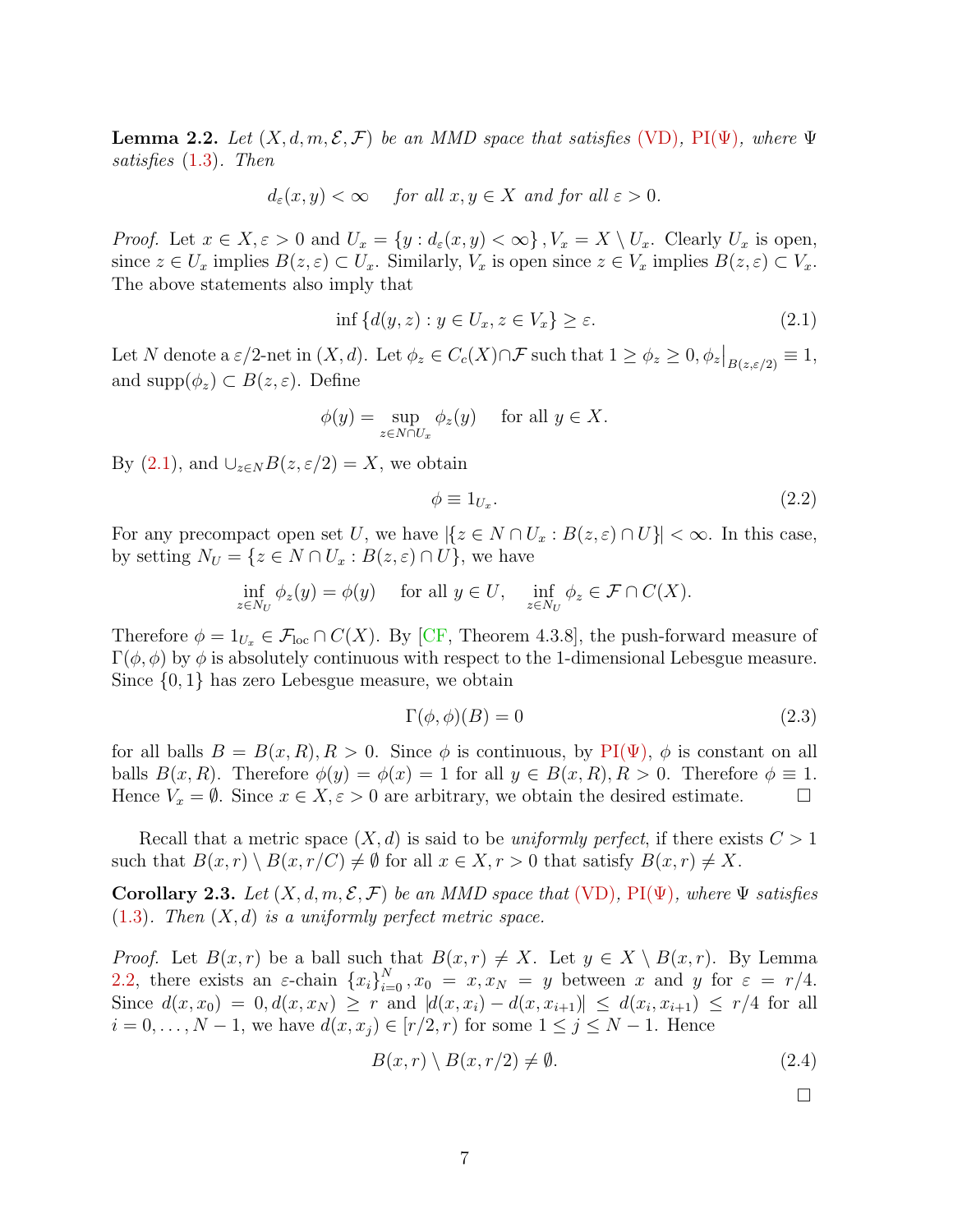#### 2.2 A two point estimate using Poincaré inequality

For two measures  $m, \nu$  on  $(X, d)$ , for  $R > 0, x \in X$ , we define a 'truncated maximal function'

$$
M_R^m \nu(x) = \sup_{0 < r < R} \frac{\nu(B(x, r))}{m(B(x, r))}.\tag{2.5}
$$

If  $\nu \ll m$ , then the above expression is the truncated maximal function of the Radon-Nikodym derivative  $\frac{d\nu}{dm}$ . However, in the lemma below  $\nu$  will be the energy measure, and hence the measure  $\nu$  and m might be mutually singular. In the following lemma, by  $\mathcal{C}(X)$ we mean the space of continuous functions on X.

<span id="page-7-2"></span>**Lemma 2.4.** (see [\[HeKo98,](#page-16-7) Lemma 5.15]) Let  $(X, d, m, \mathcal{E}, \mathcal{F})$  be an MMD space that satisfies [\(VD\)](#page-3-0), PI( $\Psi$ ), where  $\Psi$  satisfies [\(1.3\)](#page-3-3). There exists  $C > 0$  such that for all  $x_0 \in X, R > 0, x, y \in B(x_0, C^{-1}R)$ , and for all  $u \in \mathcal{C}(X) \cap \mathcal{F}_{loc}$ 

$$
|u(x) - u(y)|^2 \leq C\Psi(R) \left( M_R^m \Gamma(u, u)(x) + M_R^m \Gamma(u, u)(y) \right),
$$

where  $\Gamma(u, u)$  denotes the energy measure of u.

Proof. The proof in [\[HeKo98\]](#page-16-7) applies to our setting with minor modifications. For the convenience of the reader, we recall the proof below.

Let  $\delta \in (0,1)$  be a constant that will be chosen later. For a ball B, by  $u_B$  we denote 1  $\frac{1}{m(B)} \int u \, dm$ . Define  $B_{x,i} = B(x, 2^{-i} \delta R)$  for  $i \in \{0, 1, 2, \ldots\}$ . We estimate

$$
|u(x) - u_{B_{x,0}}| \leq \sum_{i=0}^{\infty} |u_{B_{x,i}} - u_{B_{x,i+1}}| = \sum_{i=0}^{\infty} \frac{1}{m(B_{x,i+1})} \left| \int_{B_{x,i+1}} (u - u_{B_{x,i}}) dm \right|
$$
  
\n
$$
\leq \sum_{i=0}^{\infty} \frac{1}{m(B_{x,i+1})} \int_{B_{x,i+1}} |u - u_{B_{x,i}}| dm
$$
  
\n
$$
\leq \frac{1}{m(B_{x,i})} \int_{B_{x,i}} |u - u_{B_{x,i}}| dm \quad \text{(since } B_{x,i+1} \subset B_{x,i} \text{ and by (VD))}
$$
  
\n
$$
\leq \sum_{i=0}^{\infty} \left( \frac{1}{m(B_{x,i})} \int_{B_{x,i}} |u - u_{B_{x,i}}|^2 dm \right)^{1/2} \quad \text{(by Hölder inequality)}
$$
  
\n
$$
\leq \sum_{i=0}^{\infty} \Psi(2^{-i} \delta R)^{1/2} \left( \frac{1}{m(B_{x,i})} \int_{B(x, A\delta 2^{-i}R)} d\Gamma(u, u) \right)^{1/2} \quad \text{(by PI(\Psi))}
$$
  
\n
$$
\leq \sum_{i=0}^{\infty} \Psi(R)^{1/2} 2^{-\beta_1 i/2} (M_{A\delta R}^m \Gamma(u, u)(x))^{1/2} \quad \text{(by (1.3) and (VD))}
$$
  
\n
$$
\leq (\Psi(R) M_{A\delta R}^m \Gamma(u, u)(x))^{1/2}.
$$
 (2.6)

Similarly, by setting  $B_y = B(y, \delta'R)$ , we obtain

<span id="page-7-1"></span><span id="page-7-0"></span>
$$
|u(x) - u_{B_y}| \lesssim (\Psi(R) M_{A\delta'R}^m \Gamma(u, u)(y))^{1/2}.
$$
 (2.7)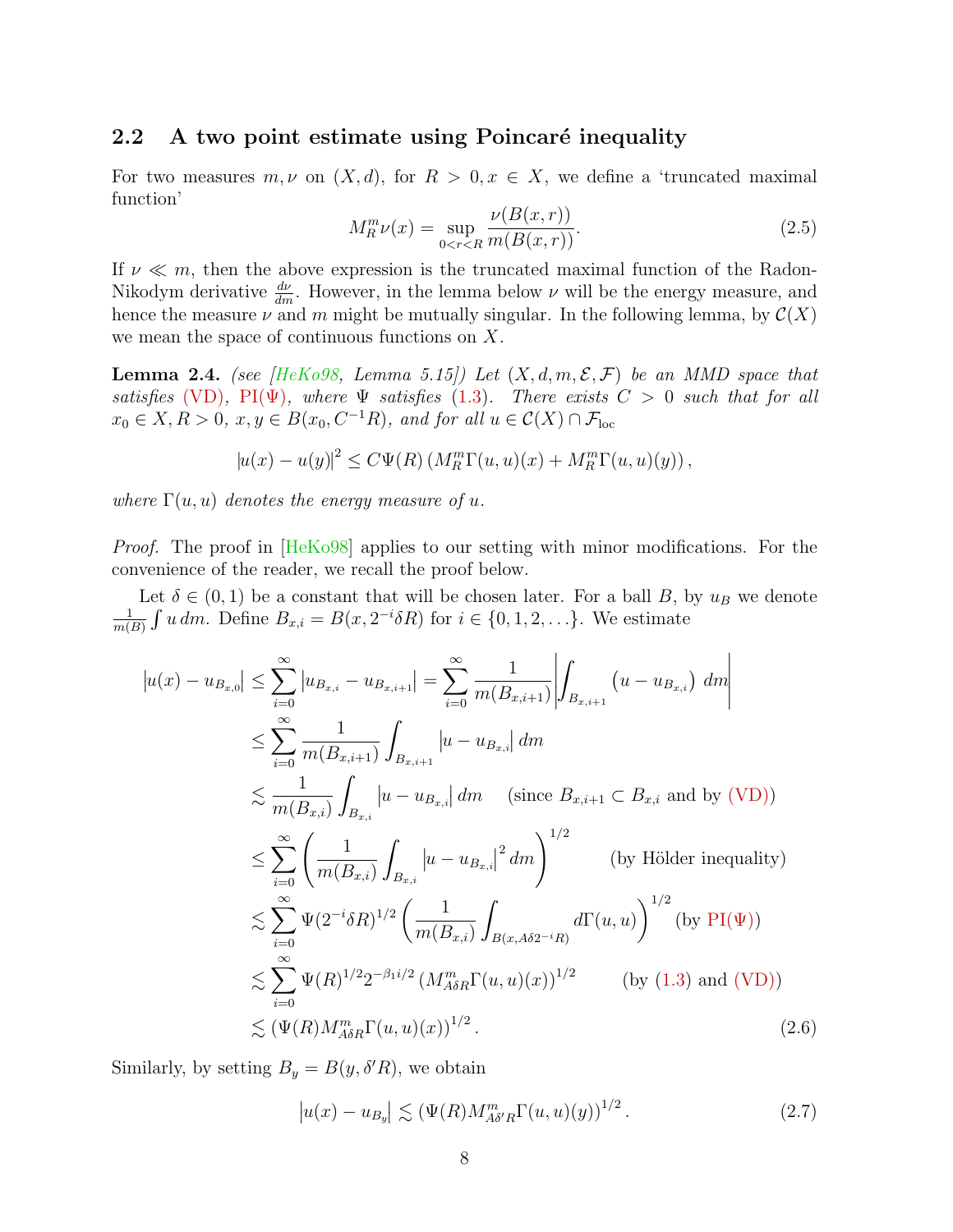We choose  $C > 1$  large enough and  $\delta' > \delta$  so that  $x, y \in B(x_0, C^{-1}R)$  implies  $B_x \subset B_y$ . For example, it suffices to choose  $C, \delta, \delta'$  so that

<span id="page-8-0"></span>
$$
2C^{-1} + \delta < \delta'.\tag{2.8}
$$

We also require

<span id="page-8-2"></span><span id="page-8-1"></span>
$$
A\delta \le A\delta' \le 1,\tag{2.9}
$$

so that  $M_{A\delta R}^{m}\Gamma(u, u)(x) \le M_{R}^{m}\Gamma(u, u)(x)$  and  $M_{A\delta R}^{m}\Gamma(u, u)(y) \le M_{R}^{m}\Gamma(u, u)(y)$ .

Evidently, given any  $A > 1$ , it is possible to choose  $C > 1, 0 < \delta \leq \delta' < 1$  such that  $(2.8)$  and  $(2.9)$  are satisfied. We fix one such  $C, \delta, \delta'$  for the remainder of the proof.

By  $B_{x,0} \subset B_y$ ,  $m(B_y) \lesssim m(B_{x,0})$ , [\(VD\)](#page-3-0) and PI( $\Psi$ ), we obtain

$$
\left| u_{B_{x,0}} - u_{B_y} \right| \le \frac{1}{m(B_{x,0})} \int_{B_{x,0}} |u - u_{B_y}| \, dm \lesssim \frac{1}{m(B_y)} \int_{B_y} |u - u_{B_y}| \, dm
$$
  

$$
\lesssim \left( \Psi(R) \frac{\Gamma(u, u)(B(y, A\delta'R))}{m(B_y)} \right)^{1/2} \le (\Psi(R) M_{A\delta'R}^m \Gamma(u, u)(y))^{1/2} \tag{2.10}
$$

Combining  $(2.6)$ ,  $(2.7)$ ,  $(2.10)$ ,  $A\delta \leq A\delta' \leq 1$ , we obtain the desired bound

$$
|u(x) - u(y)| \le |u(x) - u_{B_{x,0}}| + |u_{B_{x,0}} - u_{B_y}| + |u(y) - u_{B_y}|
$$
  
\$\lesssim \Psi(R)^{1/2} (M\_R^m \Gamma(u, u)(x) + M\_R^m \Gamma(u, u)(y))^{1/2}\$.

The telescoping sum argument has been applied in the context of anomalous diffusions previously in [\[BCK,](#page-15-3) p. 1654]. However, in [\[BCK\]](#page-15-3) the argument is used in the 'strongly recurrent case'. One of the main novelties of this work is to extract useful estimates from that argument without further assumptions on volume growth.

### 2.3 A partition of unity

The use of partition of unity with functions of small Dirichlet energy indexed by a net is well-known [\[Ka86,](#page-16-8) p. 235], [\[BBK,](#page-15-4) p. 504]. Since we do not have a reference to give for the requirement in (c) below, we provide the details.

<span id="page-8-3"></span>**Lemma 2.5.** Let  $(X, d, m, \mathcal{E}, \mathcal{F})$  be an MMD space that satisfies [\(VD\)](#page-3-0), and Cap( $\Psi$ )<. Let  $\varepsilon > 0$  and let V denote any  $\varepsilon$ -net. Let  $\varepsilon < \text{diam}(X,d)/A_2$ , where  $A_2 \geq 1$  is the constant in Cap( $\Psi$ )<. Then, there exists a family of functions  $\{\psi_z : z \in V\}$  that satisfies the following properties:

(a)  $\{\psi_z : z \in V\}$  is partition of unity  $\sum_{z \in V} \psi_z \equiv 1$ . (b)  $\psi_z \in C_c(X) \cap \mathcal{F}$  with  $0 \le \psi_z \le 1$ ,  $\psi_z|_{B(z,\varepsilon/4)} \equiv 1$ , and  $\psi_z|_{B(z,5\varepsilon/4)^c} \equiv 0$ .

(c) For all  $z \in V$ ,  $z' \in V \setminus \{z\}$ , we have  $\psi_{z'}|_{B(z,\varepsilon/4)} \equiv 0$ . (this follows from (a) and (b)).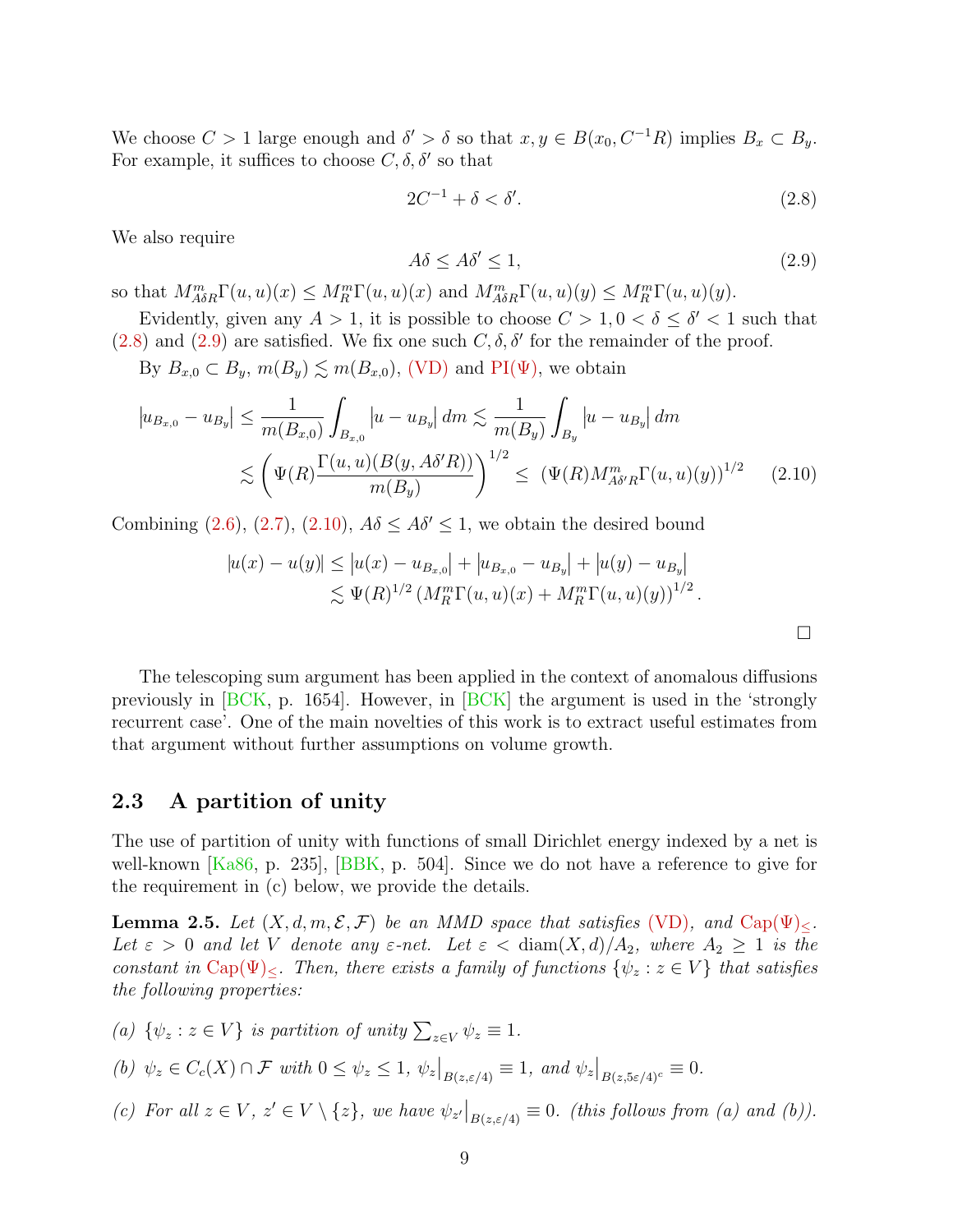(d) There exists  $C > 1$  such that for all  $z \in V$ ,

$$
\mathcal{E}(\psi_z, \psi_z) \le C \frac{m(B(z, \varepsilon))}{\Psi(\varepsilon)}.
$$

*Proof.* For  $z \in V$ , we define the corresponding 'Voronoi cell'  $R_z$  as

$$
R_z = \left\{ p \in X : d(p, z) = d(p, V) = \min_{v \in V} d(p, v) \right\}.
$$

We denote its  $\varepsilon/4$ -neighbourhood by  $R_z^{\varepsilon/4} = \cup_{x \in R_z} B(x, \varepsilon/4)$ . By the triangle inequality, we have

<span id="page-9-4"></span>
$$
B(z,\varepsilon/2) \subset R_z \subset \overline{B}(z,\varepsilon), \quad \bigcup_{z \in V} R_z = X,\tag{2.11}
$$

and

<span id="page-9-0"></span>
$$
p \in B(z, \varepsilon/2) \text{ implies that } p \notin V_w \text{ for } w \in V \setminus \{z\}. \tag{2.12}
$$

By [\(2.12\)](#page-9-0), and the triangle inequality, we have

<span id="page-9-3"></span>
$$
v, w \in V \text{ and } v \neq w, \text{ imply that } B(z, \varepsilon/4) \cap R_w^{\varepsilon/4} = \emptyset. \tag{2.13}
$$

For  $z \in V$ , let  $N_z$  denote an  $\varepsilon/(4A_1)$ -net of  $R_z$ , where  $A_1$  denote the constant in cap $(\Psi)_{\leq}$ . For each  $w \in N_z$ , by cap( $\Psi$ )<sub>≤</sub>, [\(1.3\)](#page-3-3), [\(VD\),](#page-3-0) there exists  $C_1 > 1$  such that for  $w \in N_z$ ,  $z \in$ V, we have a non-negative function  $\rho_w \in C_c(X) \cap \mathcal{F}$  that satisfies

<span id="page-9-1"></span>
$$
\rho_w|_{B(w,\varepsilon/(4A_1)} \equiv 1, \quad \rho_w|_{B(w,\varepsilon/4)^c} \equiv 0, \quad \mathcal{E}(\rho_w, \rho_w) \le C_1 \frac{m(B(w,\varepsilon))}{\Psi(\varepsilon)}.
$$
 (2.14)

Hence by [\(VD\)](#page-3-0) and [\(2.14\)](#page-9-1), we obtain a family of functions  $\{\phi_z : z \in V\}$  that satisfy

<span id="page-9-2"></span>
$$
\phi_z = \max_{w \in N_z} \rho_w \text{ such that } \phi_w\big|_{R_z} \equiv 1, \phi_w\big|_{(R_z^{\varepsilon/4})^c} \equiv 0, \mathcal{E}(\phi_z, \phi_z) \lesssim \frac{m(B(z, \varepsilon))}{\Psi(\varepsilon)}.\tag{2.15}
$$

Define

$$
\psi_z := \frac{\phi_z}{\sum_{w \in V} \phi_w}.
$$

Property (a) is immediate. Properties (b) and (c) follow from  $(2.15)$ ,  $(2.13)$ , and  $(2.11)$ . Property (d) follows from [\(2.15\)](#page-9-2), [\(VD\),](#page-3-0) Leibniz rule, chain rule and Cauchy-Schwarz inequality, we obtain

$$
\mathcal{E}(\psi_z, \psi_z) \lesssim \sup \left( \sum_{w \in V} \phi_w \right)^{-2} \left( \mathcal{E}(\phi_z, \phi_z) + (\sup \phi_z)^2 \sum_{w \in V \cap B(z, 5\varepsilon/2)} \mathcal{E}(\phi_w, \phi_w) \right)
$$
  
\$\lesssim \sum\_{w \in V \cap B(z, 5\varepsilon/2)} \frac{m(B(w, \varepsilon))}{\Psi(\varepsilon)} \lesssim \frac{m(B(z, \varepsilon))}{\Psi(\varepsilon)}.

 $\Box$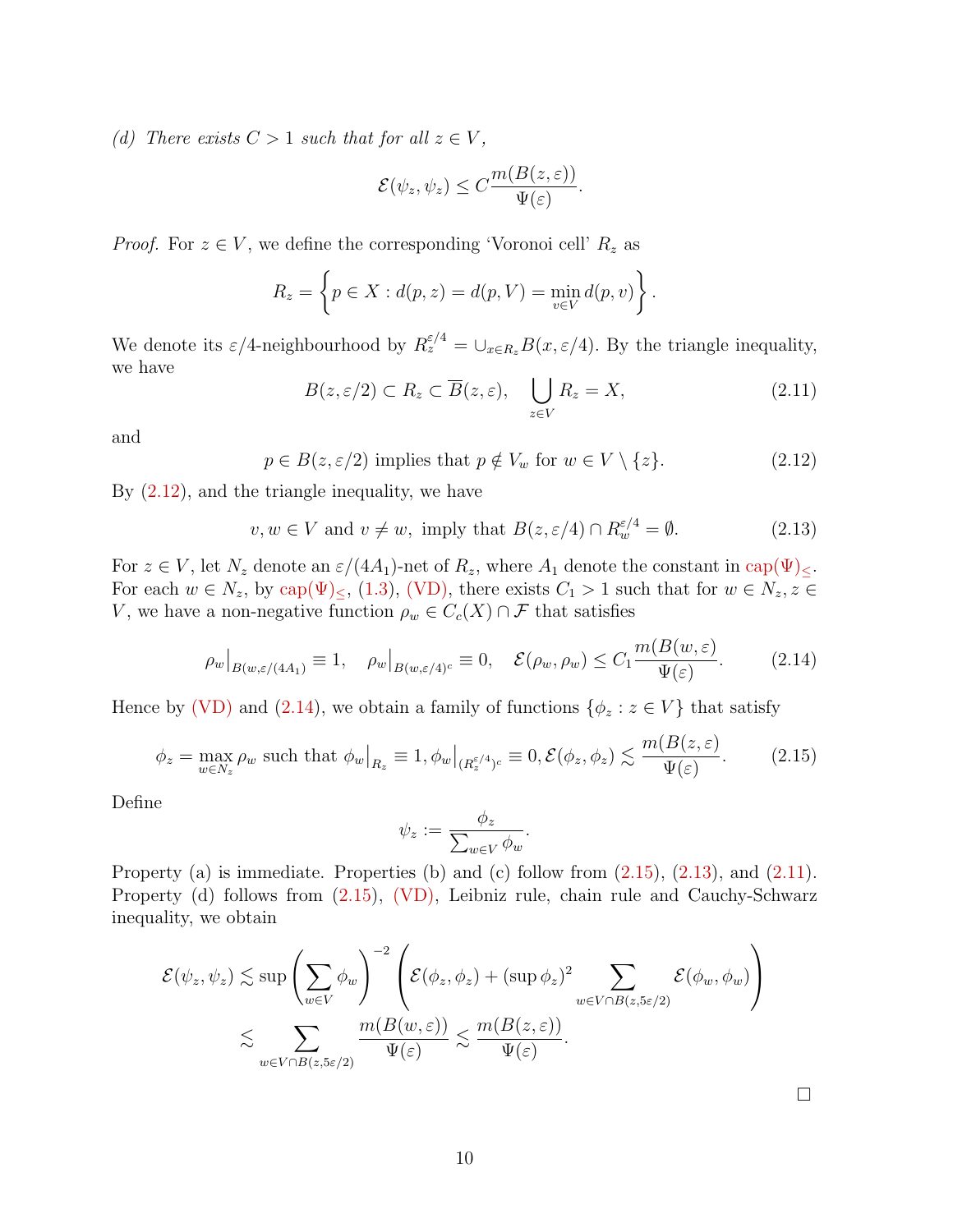### 2.4 Proof of the main result

We recall an elementary lemma from [\[GT12\]](#page-16-4).

<span id="page-10-0"></span>**Lemma 2.6.** ([\[GT12,](#page-16-4) Lemma 6.3]) Let  $(X,d)$  be a metric space. Define  $N_{\varepsilon}(x,y)$  as the minimal value of N such that there exists an  $\varepsilon$ -chain  $\{x_i\}_{i=0}^N$  between x and y. If  $d_{\varepsilon}(x, y) < \infty$  for some  $x, y \in X, \varepsilon > 0$ , then

$$
\left\lceil \frac{d_{\varepsilon}(x,y)}{\varepsilon} \right\rceil \leq N_{\varepsilon}(x,y) \leq 9 \left\lceil \frac{d_{\varepsilon}(x,y)}{\varepsilon} \right\rceil.
$$

*Proof of Theorem [1.6.](#page-4-0)* Let  $A_2$  denote the constant in  $Cap(\Psi)_{\leq}$ . Since  $d_{\varepsilon} \leq d_{\varepsilon'}$  whenever  $\varepsilon' \leq \varepsilon$ , by replacing  $\varepsilon$  by  $\varepsilon/(2A_2)$  if necessary and by using  $(1.3)$ , we assume that  $\varepsilon$  $diam(X, d)/A_2$ .

Fix  $x, y \in X, \varepsilon > 0$  such that  $d(x, y) \ge \varepsilon$ . Set  $\varepsilon' = \varepsilon/3$ . Let V be an  $\varepsilon'$ -net such that  $\{x, y\} \subset V$ . Define  $\hat{u}: V \to [0, \infty)$  as

$$
\hat{u}(z) := N_{\varepsilon}(x, z),\tag{2.16}
$$

where  $N_{\varepsilon}(x, z)$  is as defined in Lemma [2.6.](#page-10-0) By Lemma [2.2,](#page-6-1)  $\hat{u}$  is finite. By definition,

<span id="page-10-3"></span>
$$
|\hat{u}(z_1) - \hat{u}(z_2)| \le 1 \quad \text{for all } z_1, z_2 \in V \text{ such that } d(z_1, z_2) < \varepsilon. \tag{2.17}
$$

Let  $\{\psi_z : z \in V\}$  denote the partition of unity defined in Lemma [2.5.](#page-8-3) Define  $u : X \to Y$  $[0,\infty)$  as

$$
u(p) := \sum_{z \in V} \hat{u}(z) \psi_z(p).
$$

For any ball  $B(x_0, r), x_0 \in X, r > 0$ , by Lemma [2.5](#page-8-3) we have

<span id="page-10-1"></span>
$$
u(p) = \sum_{z \in V \cap B(x_0, r + 5\varepsilon'/4)} \hat{u}(z)\psi_z(p) \quad \text{for all } p \in B(x_0, r). \tag{2.18}
$$

Since  $V \cap B(x_0, r + 5\varepsilon'/4)$  is a finite set by [\(VD\),](#page-3-0) we obtain that  $u \in \mathcal{F}_{loc}$ . By Lemma [2.5\(](#page-8-3)b), we have  $u|_{B(z,\varepsilon'/4)} \equiv \hat{u}(z)$  for all  $z \in V$ . Therefore by [\[CF,](#page-16-1) Theorem 4.3.8], the push-forward measure of  $\Gamma(u, u)$  by u is absolutely continuous with respect to the 1-dimensional Lebesgue measure. Therefore, we obtain

<span id="page-10-4"></span>
$$
\Gamma(u, u)(B(z, \varepsilon'/4)) = 0 \quad \text{for all } z \in V. \tag{2.19}
$$

By  $(2.18)$  and Lemma  $2.5(a)$  $2.5(a)$ , we have

<span id="page-10-2"></span>
$$
u(p) = \hat{u}(z) + \sum_{w \in V \cap B(z, 9\varepsilon'/4)} (\hat{u}(w) - \hat{u}(z))\psi_w(p) \quad \text{for all } p \in B(z, \varepsilon'), z \in V. \tag{2.20}
$$

By [\(VD\),](#page-3-0) there exits  $C_1 > 1$  such that  $\sup_{z \in V} |V \cap B(z, 9\varepsilon'/4)| \leq C_1$ . By [\(2.20\)](#page-10-2), and Cauchy-Schwarz inequality, there exists  $C_2 > 1$  such that the following holds: for all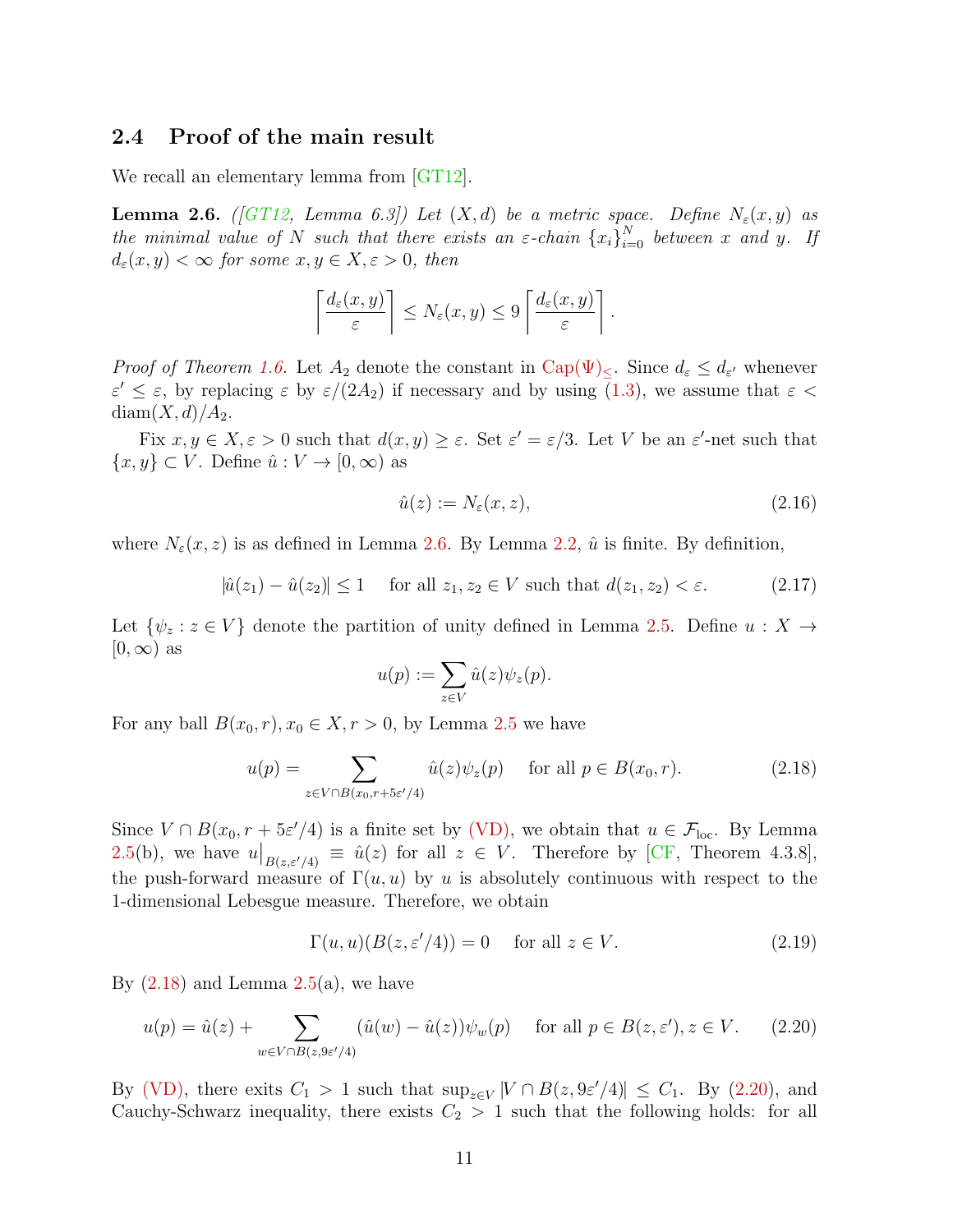$z \in V$ , we have

$$
\Gamma(u, u)(B(z, \varepsilon')) \leq C_1 \sum_{w \in V \cap B(z, 9\varepsilon'/4)} (\hat{u}(w) - \hat{u}(z))^2 \mathcal{E}(\psi_w, \psi_w)
$$
  
\$\lesssim \sum\_{w \in V \cap B(z, 9\varepsilon'/4)} \frac{m(B(w, \varepsilon'))}{\Psi(\varepsilon')} \text{ (by (2.17) and Lemma 2.5(d))}  
\$\leq C\_2 \frac{m(B(z, \varepsilon'/2))}{\Psi(\varepsilon)} \text{ (by (VD) and (1.3))}. \qquad (2.21)\$

By Lemma [2.5,](#page-8-3) [\(2.21\)](#page-11-0) and [\(VD\),](#page-3-0) there exists  $C_3 > 0$  such that for all  $z \in X, r \geq \varepsilon'/4$ , we have

<span id="page-11-1"></span><span id="page-11-0"></span>
$$
\Gamma(u, u)(B(z, r)) \le C_2 \sum_{w \in B(z, r+5\varepsilon'/4)} \frac{m(B(w, \varepsilon'/2))}{\Psi(\varepsilon)} \le C_3 \frac{m(B(z, r))}{\Psi(\varepsilon)}.
$$
\n(2.22)

Combining  $(2.19)$  and  $(2.22)$ , we obtain

<span id="page-11-2"></span>
$$
M_R^m\Gamma(u,u)(z) = \sup_{r < R} \frac{\Gamma(u,u)(B(z,r))}{m(B(z,r))} \le \frac{C_3}{\Psi(\varepsilon)} \quad \text{for all } z \in V, R > 0. \tag{2.23}
$$

By [\(2.23\)](#page-11-2), Lemma [2.4,](#page-7-2)  $\hat{u}(x) = 0, \hat{u}(y) = N_{\epsilon}(x, y)$ , and [\(1.3\)](#page-3-3), there exists  $C_4 > 0$  such that

$$
N_{\varepsilon}(x, y)^2 \le C_4 \frac{\Psi(d(x, y))}{\Psi(\varepsilon)} \text{ for all } x, y \in X, \varepsilon \le d(x, y).
$$

Combining the above estimate along with Lemma [2.6,](#page-10-0) we obtain [\(1.4\)](#page-3-4). We obtain [\(1.5\)](#page-4-1) using  $(1.4)$  and  $\lim_{\varepsilon \downarrow 0} \Psi(\varepsilon) = 0.$ 

- **Remark 2.7.** (a) The constant C in  $(1.4)$  can be chosen to depend only on the constants associated with the assumptions [\(VD\),](#page-3-0)  $PI(\Psi)$ ,  $cap(\Psi)_{\leq}$  and [\(1.3\)](#page-3-3).
- (b) The proof of the estimate on  $d_{\varepsilon}(x, y)$  uses  $\text{cap}(\Psi)_{<}$  only at scales less than  $\varepsilon$ , whereas it relies on PI( $\Psi$ ) for scales up to the order of  $d(x, y)$ . In other words, our argument relies on the Poincaré inequality on a larger range of scales than it relies on the capacity upper bound.

*Proof of Corollary [1.10.](#page-5-0)* Let  $0 < s < r <$  diam $(X, d)$ . By uniform perfectness of  $(X, d)$ (more precisely, by [\(2.4\)](#page-6-2)), there exists  $x, x_r \in X$  such that  $r/2 \leq d(x, x_r) < r$ .

By  $(1.3)$ , it suffices to consider the case  $s \leq r/2$ . Therefore,

$$
\frac{\Psi(r)}{\Psi(s)} \approx \frac{\Psi(d(x, x_r))}{\Psi(s)} \qquad \text{(by (1.3))}
$$
\n
$$
\gtrsim \left(\frac{d(x, x_r)}{s}\right)^2 \gtrsim \left(\frac{r}{s}\right)^2 \qquad \text{(by (1.4))}.
$$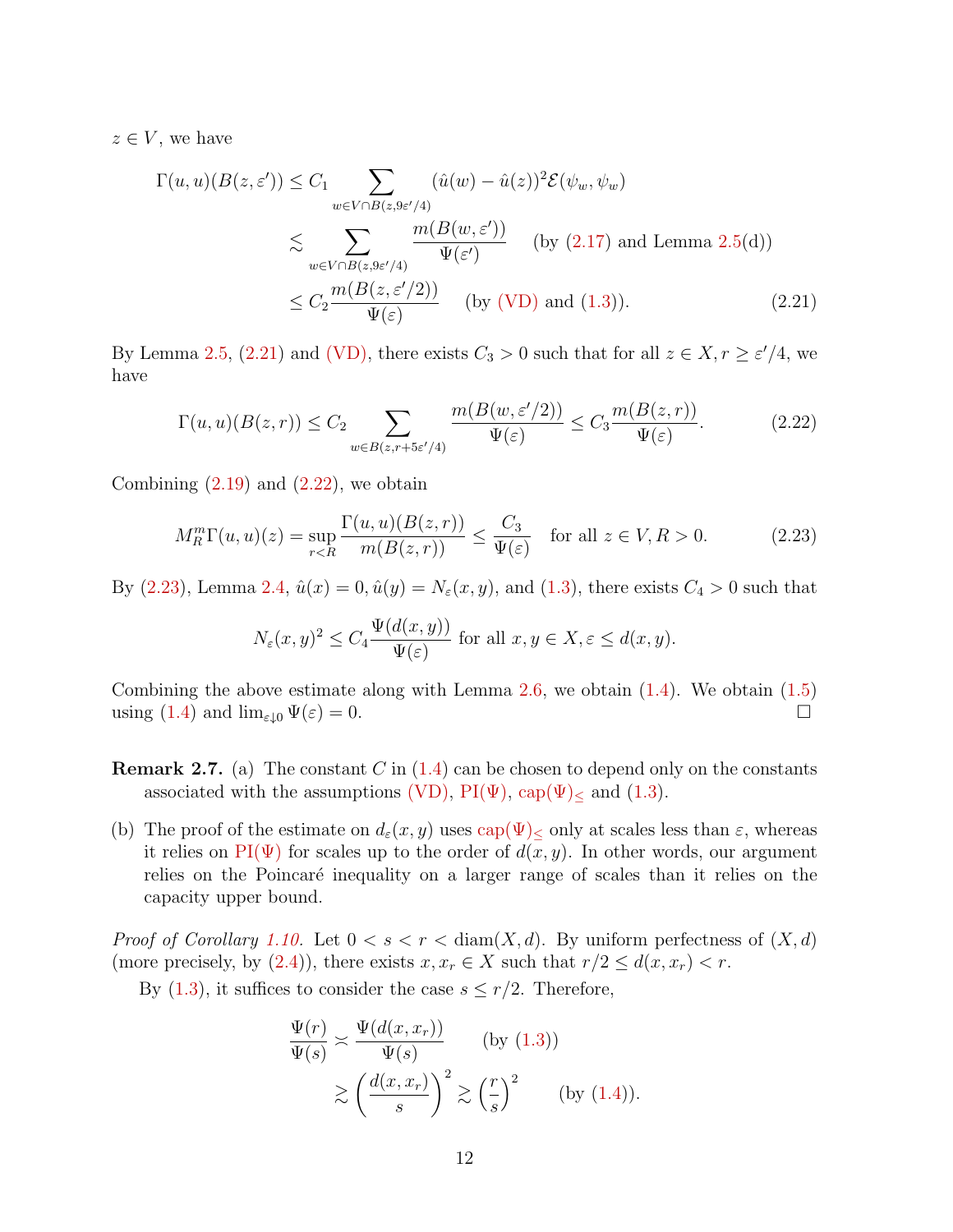### 2.5 Application to heat kernel estimates

**Definition 2.8.** Let  $U \subset V$  be open sets in X with  $U \subset \overline{U} \subset V$ . We say a continuous function  $\phi$  is a cutoff function for  $U \subset V$  if  $\phi = 1$  on a neighbourhood of  $\overline{U}$  and supp( $\phi$ ) ⊂  $V$ .

We recall the cutoff Sobolev inequality  $CS(\Psi)$  for an MMD space(X, d, m,  $\mathcal{E}, \mathcal{F}$ ): there exists  $C_S > 0$  such that for any  $x \in X, R, r > 0$ , there exists a cutoff function  $\phi$  for  $B(x, R) \subset B(x, R+r)$  such that

$$
\int_{B(x,R+r)\backslash B(x,R)} f^2 d\Gamma(\phi,\phi) \leq \frac{1}{8} \int_{B(x,R+r)\backslash B(x,R)} \phi^2 d\Gamma(f,f) + \frac{C_S}{\Psi(r)} \int_{B(x,R+r)\backslash B(x,R)} f^2 dm,
$$

for all  $f \in \mathcal{F}$ .

For  $\Psi$  satisfying  $(1.3)$ , we define

<span id="page-12-2"></span><span id="page-12-1"></span>
$$
\Phi(s) = \sup_{r>0} \left( \frac{s}{r} - \frac{1}{\Psi(r)} \right). \tag{2.24}
$$

<span id="page-12-0"></span>Corollary 2.9. Let  $(X, d, m, \mathcal{E}, \mathcal{F})$  be an MMD space that satisfies [\(VD\)](#page-3-0), PI( $\Psi$ ), and  $CS(\Psi)$ , where  $\Psi$  satisfies [\(1.3\)](#page-3-3). Then we have matching upper and lower bounds on the heat kernel as given in

<span id="page-12-3"></span>
$$
p_t(x,y) \approx \frac{C}{V(x,\Psi^{-1}(t))} \exp\left(-ct\Phi\left(\frac{d_{\varepsilon}(x,y)}{t}\right)\right),\tag{2.25}
$$

where  $\Phi$  is as defined in [\(2.24\)](#page-12-2), and  $\varepsilon = \varepsilon(t, x, y)$  is chosen so that

$$
\varepsilon(t,x,y)=\sup\left\{\varepsilon>0:\frac{\Psi(\varepsilon)}{\varepsilon}d_{\varepsilon}(x,y)\leq t\right\}.
$$

Here  $\approx$  in [\(2.25\)](#page-12-3) means that both  $\leq$  and  $\geq$  are true, but the positive constants C and c may be different for upper and lower bounds.

*Proof.* This follows from [\[GHL,](#page-16-9) Theorem 1.2], [\[GT12,](#page-16-4) Theorem 6.5] and Theorem [1.6.](#page-4-0)  $\Box$ 

<span id="page-12-6"></span>**Lemma 2.10.** Let  $\Psi : (0, \infty) \to (0, \infty)$  be a continuous, increasing bijection such that

<span id="page-12-4"></span>
$$
C_1^{-1} \left(\frac{R}{r}\right)^{\beta_1} \le \frac{\Psi(R)}{\Psi(r)} \le C_1 \left(\frac{R}{r}\right)^{\beta_2},\tag{2.26}
$$

for some constants  $1 < \beta_1 \leq \beta_2$  and  $C_1 > 1$ . Let  $\Phi$  be the function defined in [\(2.24\)](#page-12-2). Then, there exists  $C_2 > 0$  such that

<span id="page-12-5"></span>
$$
C_2^{-1}\left(\frac{S}{s}\right)^{\beta_2/(\beta_2-1)} \le \frac{\Phi(S)}{\Phi(s)} \le C_2 \left(\frac{S}{s}\right)^{\beta_1/(\beta_1-1)}, \quad \text{for all } 0 < s \le S. \tag{2.27}
$$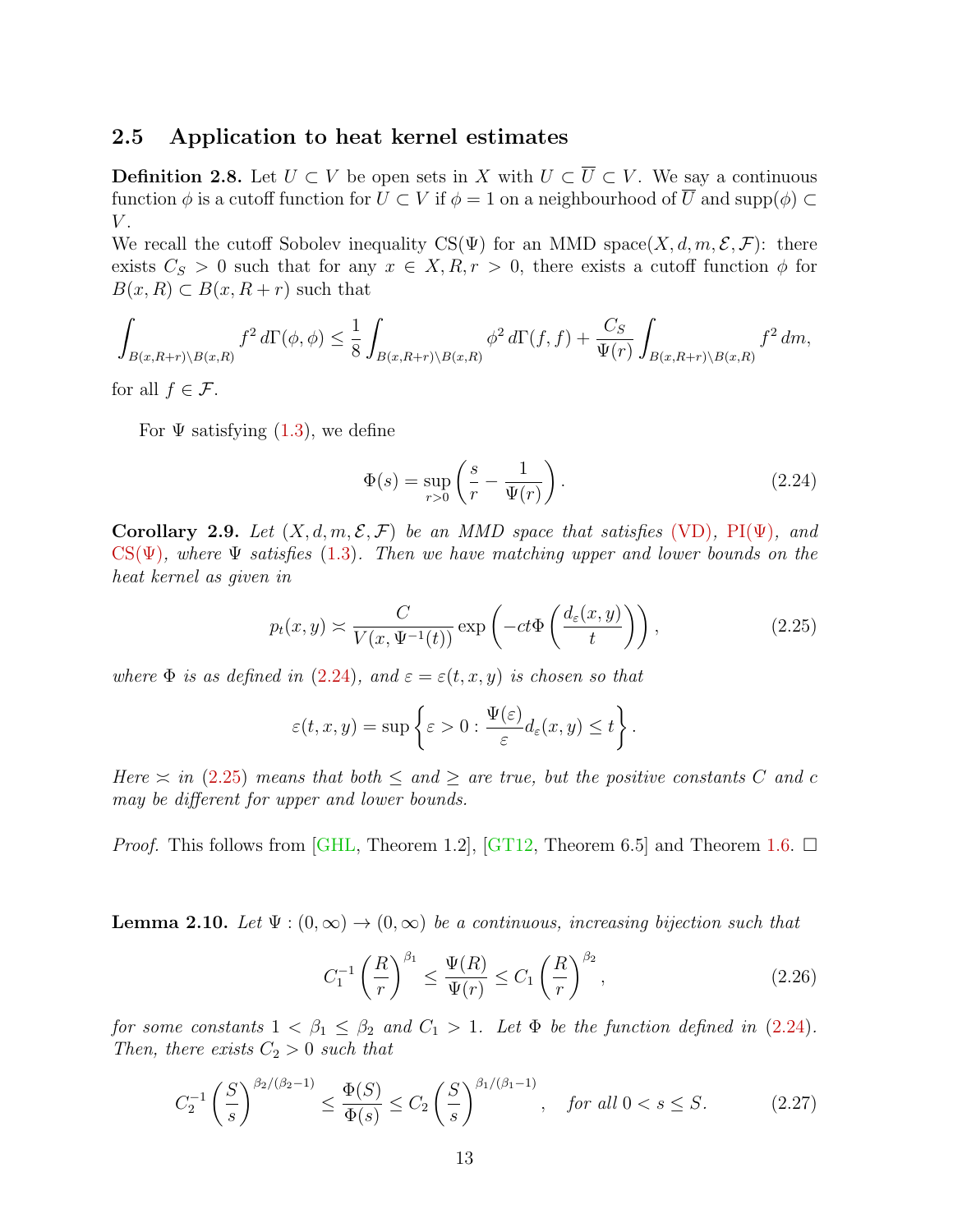*Proof.* For  $\lambda \geq 1, r > 0$ , we have

$$
\Phi(s) = \sup_{r>0} \left( \frac{s}{r} - \frac{1}{\Psi(r)} \right) = \sup_{r>0} \left( \frac{s}{r\lambda} - \frac{1}{\Psi(r\lambda)} \right)
$$
  
\n
$$
\leq \sup_{r>0} \left( \frac{s}{r\lambda} - \frac{1}{C_1\lambda^{\beta_2}\Psi(r)} \right) \quad \text{(by (2.26))}
$$
  
\n
$$
\leq \frac{1}{C_1\lambda^{\beta_2}} \sup_{r>0} \left( \frac{sC_1^{-1}\lambda^{\beta_2 - 1}}{r} - \frac{1}{\Psi(r)} \right)
$$
  
\n
$$
\leq \frac{1}{C_1\lambda^{\beta_2}} \Phi(sC_1^{-1}\lambda^{\beta_2 - 1}).
$$

By choosing  $S/s = C_1^{-1} \lambda^{\beta_2 - 1}$  in the above estimate, we obtain the lower bound on  $\frac{\Phi(S)}{\Phi(s)}$ in  $(2.27)$ . The proof of upper bound in  $(2.27)$  is analogous.

We prove the following generalization of Corollary [1.8.](#page-4-3)

<span id="page-13-0"></span>**Theorem 2.11.** Let  $(X, d, m, \mathcal{E}, \mathcal{F})$  be an MMD space. Let  $\Psi : (0, \infty) \to (0, \infty)$  be an increasing bijection that satisfies [\(2.26\)](#page-12-4). Assume that  $(X, d, m, \mathcal{E}, \mathcal{F})$  satisfies the following estimate on its heat kernel  $p_t(\cdot, \cdot)$ :

<span id="page-13-1"></span>
$$
p_t(x,y) \approx \frac{C}{V(x,\Psi^{-1}(t))} \exp\left(-ct\Phi\left(\frac{d(x,y)}{t}\right)\right),\tag{2.28}
$$

for all  $x, y \in X, t > 0$ , where  $V(x,r) = m(B(x,r))$ , where  $\Phi : (0,\infty) \to (0,\infty)$  be as defined in [\(2.24\)](#page-12-2). Here  $\approx$  in [\(2.28\)](#page-13-1) means that both  $\leq$  and  $\geq$  are true, but the positive  $constants C$  and c may be different for upper and lower bounds. Then the metric d satisfies the chain condition: there exists  $K > 1$  such that

 $d(x, y) \leq d_{\varepsilon}(x, y) \leq K d(x, y)$  for all  $\varepsilon > 0$  and for all  $x, y \in X$ .

*Proof.* By [\[GT12,](#page-16-4) Lemma 6.4] and  $(2.26)$ ,  $\varepsilon = \varepsilon(t, x, y)$  satisfies

<span id="page-13-3"></span><span id="page-13-2"></span>
$$
\varepsilon^{\beta_2 - 1} d_{\varepsilon}(x, y) \lesssim \frac{\Psi(\varepsilon)}{\varepsilon} d_{\varepsilon}(x, y) = t. \tag{2.29}
$$

Note that

$$
t\Phi\left(\frac{2\Psi^{-1}(t)}{t}\right) = \sup_{r>0} \left(\frac{2\Psi^{-1}(t)}{r} - \frac{t}{\Psi(r)}\right)
$$
  
\$\leq \sup\_{r>0} \left(\frac{2\Psi^{-1}(t)}{r} - C\_1^{-1} \min\left(\frac{\Psi^{-1}(t)^{\beta\_1}}{r^{\beta\_1}}, \frac{\Psi^{-1}(t)^{\beta\_2}}{r^{\beta\_2}}\right)\right) \text{ (by (2.26))}   
\$\leq 1\$ (2.30)

For  $x \in X, r > 0$ , by integrating the lower bound in [\(1.6\)](#page-4-4), over the ball  $B(x, 2r)$  with  $\Psi^{-1}(t) = r$  and using  $(2.30)$ , we obtain

$$
\frac{V(x,2r)}{V(x,r)} \lesssim \int_{B(x,2r)} p_t(x,y) m(dy) \le 1,
$$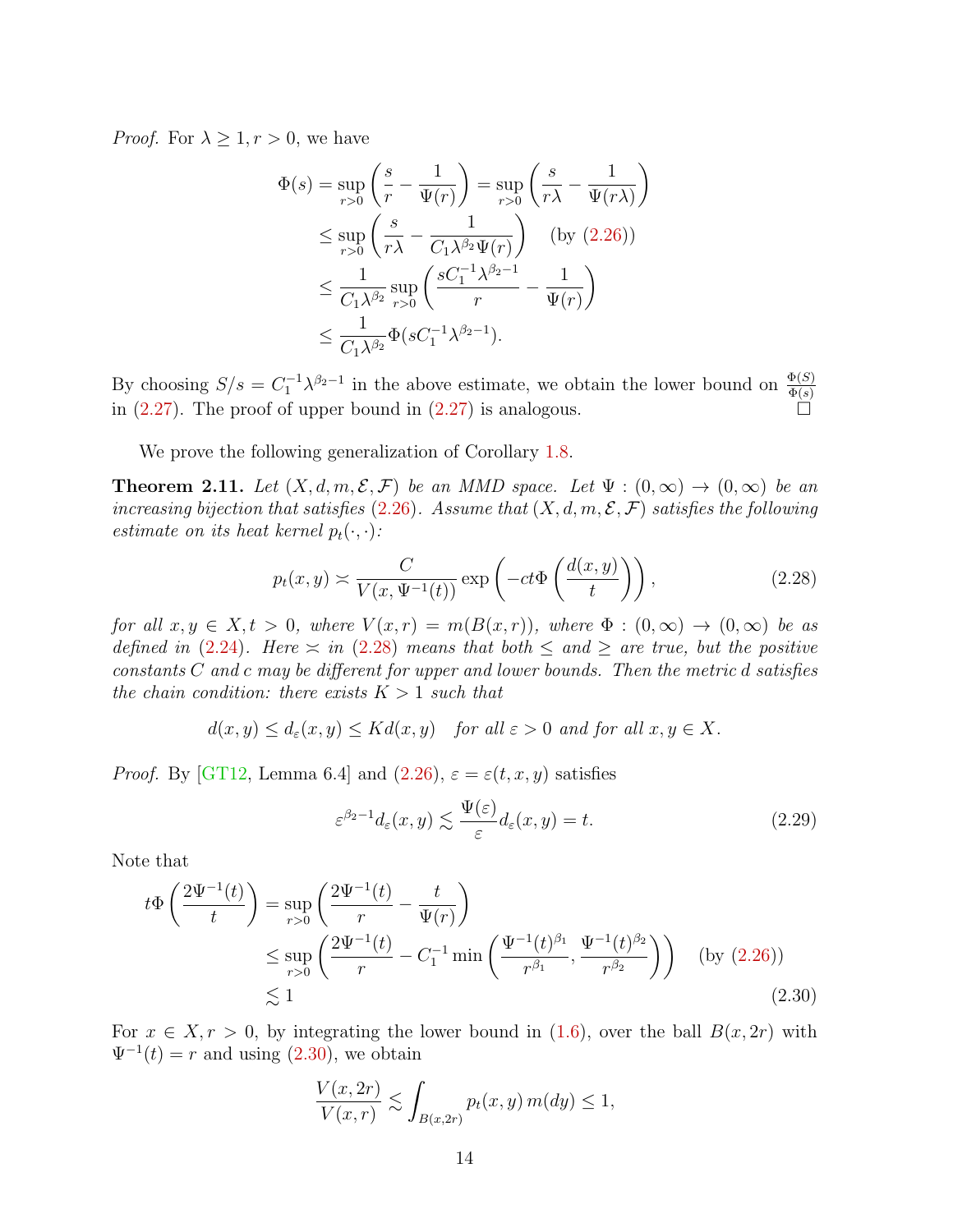which implies the volume doubling property. By the argument in the proof of Theorem 1.2 in [\[GHL,](#page-16-9) proof of (8.6)], the MMD space  $(X, d, m, \mathcal{E}, \mathcal{F})$  satisfies PI( $\Psi$ ). By [\(2.4\)](#page-6-2) and [\[Hei,](#page-16-10) Exercise 13.1],  $(X, d, m)$  satisfies the reverse volume doubling property; that is, there exist  $c, \alpha > 0$  such that

$$
\frac{V(x,R)}{V(x,r)} \ge c^{-1} \left(\frac{R}{r}\right)^{\alpha}, \quad \text{ for all } 0 < r < R < \text{diam}(X,d).
$$

By [\[GHL,](#page-16-9) Theorem 1.2], the MMD space  $(X, d, m, \mathcal{E}, \mathcal{F})$  satisfies [\(VD\),](#page-3-0)  $PI(\Psi)$ , and  $CS(\Psi)$ . In [\[GHL,](#page-16-9) Theorem 1.2] assumes that the space is unbounded, the same result also extends to the bounded case [\[Lie,](#page-16-11) Theorem 3.2]; see [\[KM,](#page-16-5) Remark 2.9] for further discussion. Therefore by Corollary [2.9](#page-12-0) and [\(2.28\)](#page-13-1), for all  $x, y \in X$  and  $t > 0$ , we have

$$
c_2 \exp\left(-C_2 t \Phi\left(\frac{d(x,y)}{t}\right)\right) \le V(x, \Psi^{-1}(t)) p_t(x,y)
$$

$$
\le C_1 \exp\left(-c_1 t \Phi\left(\frac{d_{\varepsilon}(x,y)}{t}\right)\right)
$$

where  $\varepsilon = \varepsilon(t, x, y)$ . Therefore for  $x, y \in X$ ,  $t > 0$ 

$$
c_1 t \Phi\left(\frac{d_{\varepsilon}(x, y)}{t}\right) \le C_2 t \Phi\left(\frac{d(x, y)}{t}\right) + \log(C_1/c_2)
$$

Hence, by [\[GT12,](#page-16-4) Lemma 3.19], for every  $x, y \in X$ , there exists  $t_{x,y} > 0$  such that for all  $0 < t < t_{x,y}$ , we have

$$
c_1 t \Phi\left(\frac{d_{\varepsilon}(x, y)}{t}\right) \le 2C_2 t \Phi\left(\frac{d(x, y)}{t}\right)
$$

By the above estimate and Lemma [2.10](#page-12-6)

<span id="page-14-0"></span>
$$
d_{\varepsilon}(x, y) \lesssim d(x, y), \quad \text{for all } x, y > 0, t < t_{x, y}, \text{ where } \varepsilon = \varepsilon(t, x, y). \tag{2.31}
$$

By  $(2.29)$  and  $d_{\varepsilon} \geq d$ , we obtain

$$
\varepsilon(t,x,y) \lesssim \left(\frac{t}{d(x,y)}\right)^{1/(\beta_2-1)}.
$$

Hence  $\lim_{t\to 0} \varepsilon(t, x, y) = 0$ . Since  $\varepsilon \mapsto d_{\varepsilon}(x, y)$  is non-increasing, and  $\lim_{t\downarrow 0} \varepsilon(t, x, y) = 0$ , by letting  $t \downarrow 0$  in  $(2.31)$ , we obtain

$$
\lim_{\varepsilon \downarrow 0} d_{\varepsilon}(x,y) \lesssim d(x,y), \quad \text{for all } x,y \in X.
$$

Hence for all  $x, y \in X, \varepsilon > 0$ , we obtain  $d_{\varepsilon}(x, y) \approx d(x, y)$ .

*Proof of Corollary [1.8.](#page-4-3)* This is a special case of Theorem [2.11](#page-13-0) with  $\Psi(r) = r^{\beta}$  $\Box$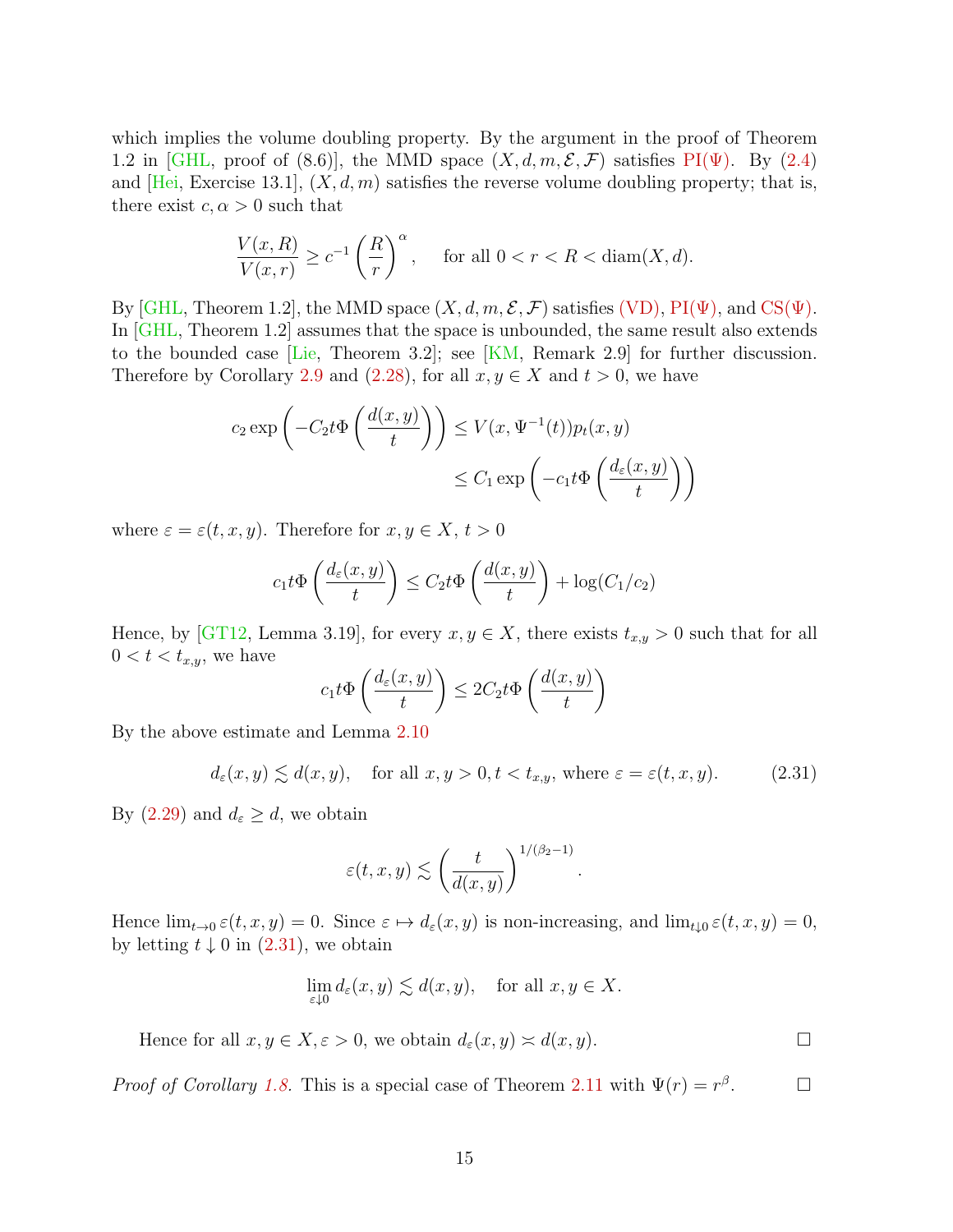**Remark 2.12.** Let  $\Psi: X \times [0, \infty) \to [0, \infty)$  is a regular scale function in the sense of [\[BM,](#page-15-5) Definition 5.4]; that is, there exists  $C > 1, \beta_1, \beta_2 > 0$  such that for all  $x, y \in X, 0 < s \leq r$ , we have

$$
C^{-1}\left(\frac{r}{d(x,y)\vee r}\right)^{\beta_2}\left(\frac{d(x,y)\vee r}{s}\right)^{\beta_1}\leq \frac{\Psi(x,r)}{\Psi(y,s)}\leq C\left(\frac{r}{d(x,y)\vee r}\right)^{\beta_1}\left(\frac{d(x,y)\vee r}{s}\right)^{\beta_2}.
$$

Further, assume that the MMD space  $(X, d, m, \mathcal{E}, \mathcal{F})$  satisfies [\(VD\),](#page-3-0) PI( $\Psi$ ), and CS( $\Psi$ ). In this case, we can obtain sharp heat kernel bounds as follows: by a change of metric as done in [\[BM,](#page-15-5) Proposition 5.7], we can reduce it to the case  $\Psi(r) = r^{\beta}$ , which can be handled using Corollary [2.9.](#page-12-0)

### Acknowledgements

I thank Takashi Kumagai for inspiring this work by asking if Corollary [1.8](#page-4-3) could be true. It is a pleasure to acknowledge Naotaka Kajino and Takashi Kumagai for helpful references and discussions. This work was carried out at the Research Institute for Mathematical Sciences, Kyoto University and at Kobe University. I am grateful to Takashi Kumagai, Naotaka Kajino, Jun Kigami, and Ryoki Fukushima for support and hospitality during the visit. The author thanks the anonymous referee for a careful reading of the paper and helpful suggestions.

# References

- <span id="page-15-0"></span>[Ar67] D. G. Aronson. Bounds for the fundamental solution of a parabolic equation. Bull. Amer. Math. Soc. 73 1967 890–896. [MR0217444](http://www.ams.org/mathscinet-getitem?mr=0217444)
- <span id="page-15-1"></span>[AS67] D. G. Aronson, J. Serrin. Local behavior of solutions of quasilinear parabolic equations. Arch. Rational Mech. Anal. 25 1967 81–122. [MR0244638](http://www.ams.org/mathscinet-getitem?mr=0244638)
- <span id="page-15-2"></span>[Bar98] M. T. Barlow, Diffusions on fractals, Lecture Notes in Math. 1690, 1–121, Springer, Berlin, 1998. [MR1668115](http://www.ams.org/mathscinet-getitem?mr=1668115)
- <span id="page-15-4"></span>[BBK] M.T. Barlow, R.F. Bass and T. Kumagai. Stability of parabolic Harnack inequalities on metric measure spaces. J. Math. Soc. Japan (2) 58 (2006), 485–519. [MR2228569](http://www.ams.org/mathscinet-getitem?mr=2228569)
- <span id="page-15-3"></span>[BCK] M. T. Barlow, T. Coulhon, T. Kumagai. Characterization of sub-Gaussian heat kernel estimates on strongly recurrent graphs, Comm. Pure Appl. Math. 58 (2005), no. 12, 1642–1677. [MR2177164](http://www.ams.org/mathscinet-getitem?mr=2177164)
- <span id="page-15-5"></span>[BM] M.T. Barlow, M. Murugan. Stability of the elliptic Harnack inequality, Ann. of Math. (2) 187 (2018), 777–823. [MR3779958](http://www.ams.org/mathscinet-getitem?mr=3779958)
- [BBI] D. Burago, Y. Burago and S. Ivanov. A course in Metric Geometry, Graduate Studies in Mathematics, 33. American Mathematical Society, Providence, RI, 2001. [MR1835418](http://www.ams.org/mathscinet-getitem?mr=1835418)